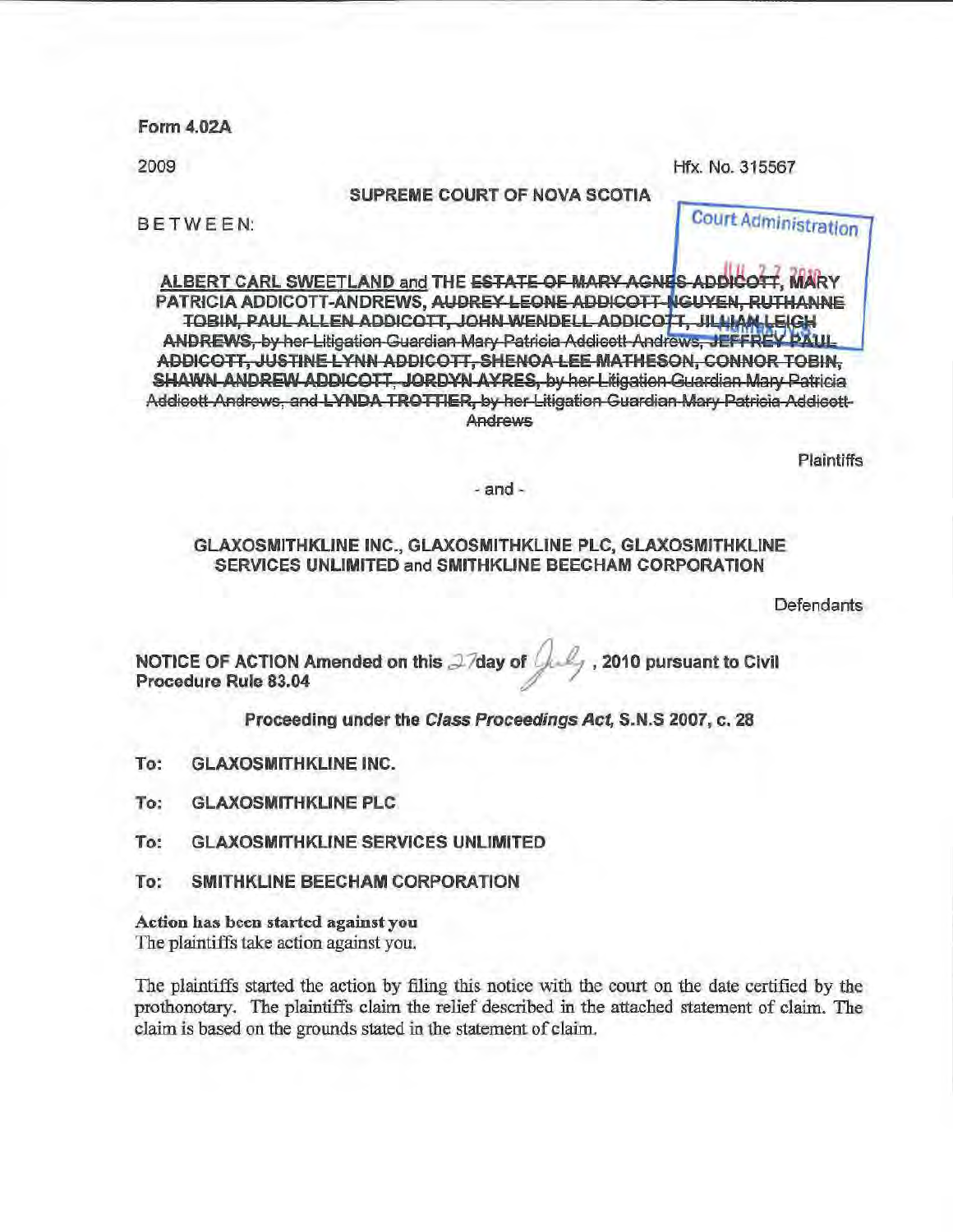#### **Deadline for defending the action**

To defend the action, you or your counsel must file a notice of defence with the court no more than the following number of days after the day this notice of action is delivered to you:

- 15 days if delivery is made in Nova Scotia
- 30 days if delivery is made elsewhere in Canada
- 45 days if delivery is made anywhere else.

## **Judgment against you if you do not defend**

The court may grant an order for the relief claimed without further notice, unless you file the notice of defence before the deadline.

#### **You may demand notice of steps in the action**

If you do not have a defence to the claim or you do not choose to defend it you may, if you wish to have further notice, file a demand for notice.

If you file a demand for notice, the plaintiffs must notify you before obtaining an order for the relief claimed and, unless the court orders otherwise, you will be entitled to notice of each other step in the action.

#### **Rule 57 - Action for Damages Under \$100,000**

Civil Procedure Rule 57 limits pretrial and trial procedures in a defended action so it will be more economical. The Rule applies if the plaintiffs state the action is within the Rule. Otherwise, the Rule does not apply, except as a possible basis for costs against the plaintiffs.

This action is *not within* Rule 57. [State "within" if the action is for an order for judgment under \$100,000, no other order (eg. injunction, declaration) is claimed, and the claim is based on debt, injury to property, injury to a person, supply of goods or services, breach of contract, breach of trust, or dismissal from employment.]

#### **Filing and delivering documents**

Any documents you file with the court must be filed at the office of the Prothonotary, 1815 Upper Water Street, Halifax, Nova Scotia (telephone # 424-4900).

When you file a document you must immediately deliver a copy of it to each other party entitled to notice, unless the document is part of an *ex parte* motion, the parties agree delivery is not required, or a judge orders it is not required.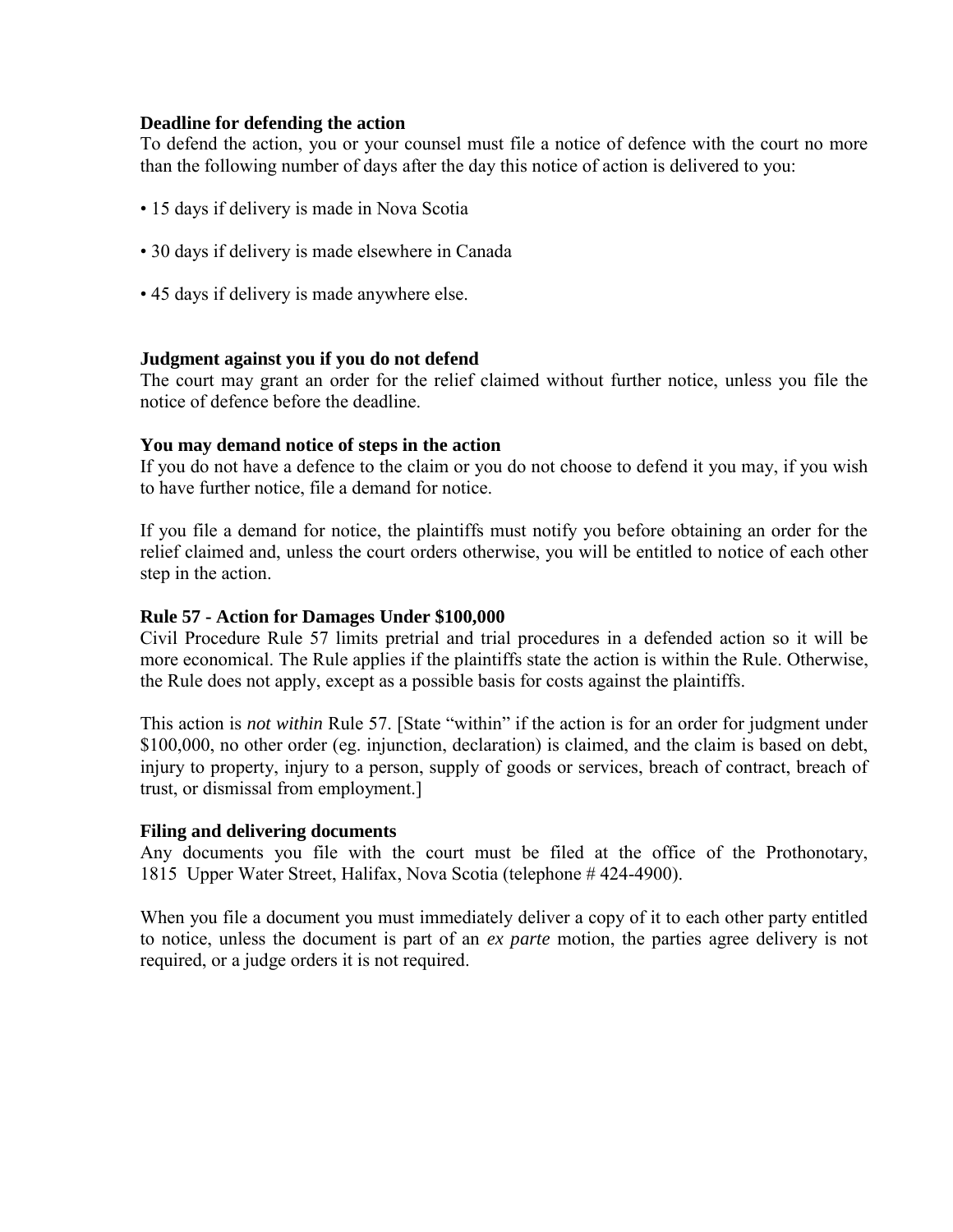## **Contact information**

The plaintiffs designate the following address:

Raymond F. Wagner Wagners 1869 Upper Water Street Halifax NS B3J 1S9

Documents delivered to this address are considered received by the plaintiffs on delivery.

Further contact information is available from the prothonotary.

#### **Proposed place of trial**

The plaintiffs propose that, if you defend this action, the trial will be held in Halifax, Nova Scotia.

## **Signature**

Signed (  $-7, 2010.$ 

**Solicitor for Plaintiffs** 

Prothonotary's certificate  $u^{\text{MMP}}$  ,  $u^{\text{MMP}}$  ,  $u^{\text{MMP}}$ 

I certify that this notice of action, including the attached, statement of claim, was filed with the court on  $\left(\frac{1}{2}, \frac{1}{2}, \frac{1}{2}, \frac{1}{2}, \frac{1}{2}, \frac{1}{2}, \frac{1}{2}, \frac{1}{2}, \frac{1}{2}, \frac{1}{2}, \frac{1}{2}, \frac{1}{2}, \frac{1}{2}, \frac{1}{2}, \frac{1}{2}, \frac{$ 

(J,) *rt.fJftf* <sup>1</sup>

Prothonotary mour

Kafen Gilmour Deputy Prothonotary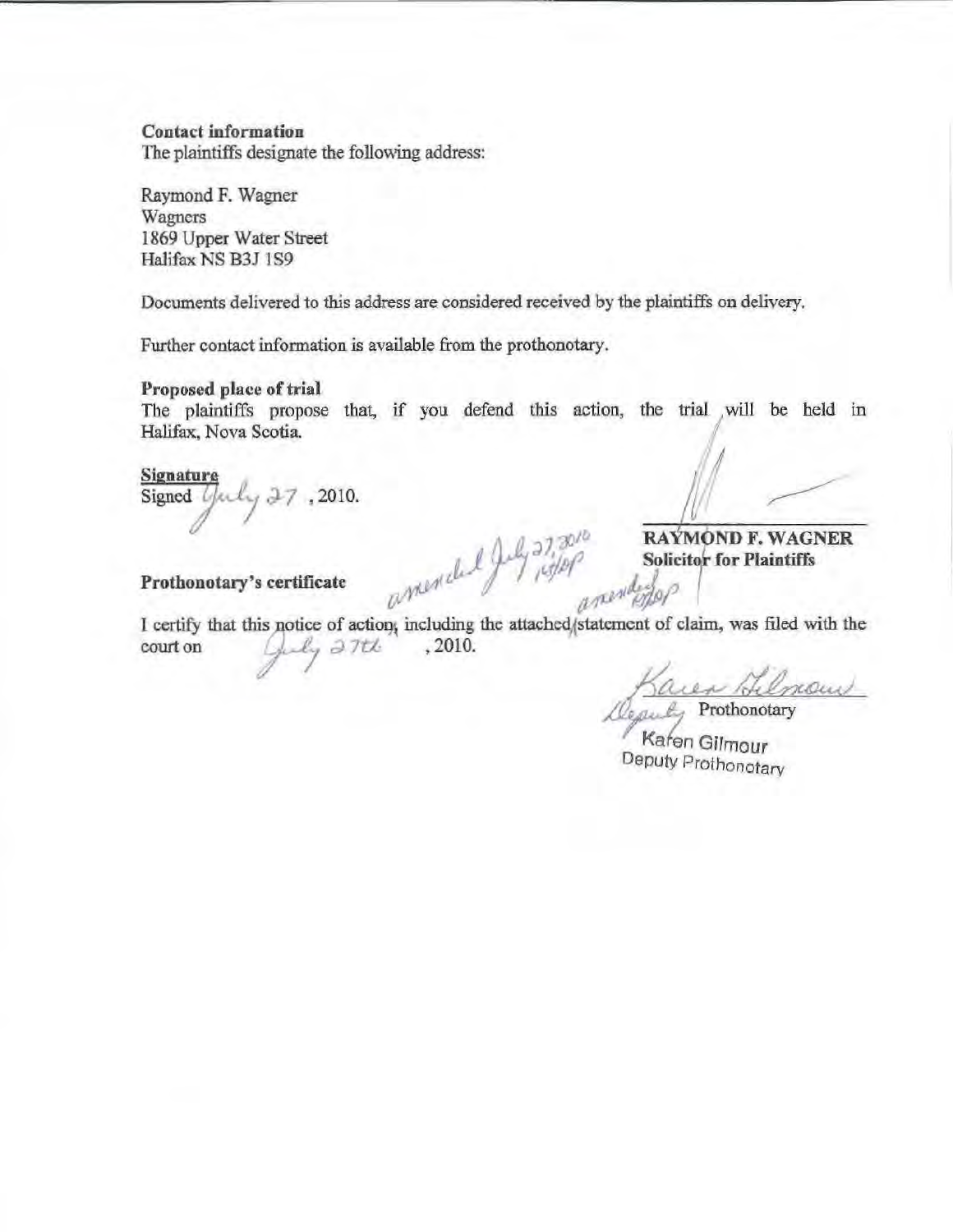Halifax, N.S.

#### SUPREME COURT OF NOVA SCOTIA

# BETWEEN COURT Administration

## ALBERT CARL SWEETLAND and MARY PATRICIA ADDICOT-ANDREWS OF

-and-

GLAXOSMITHKLINE INC., GLAXOSMITHKLINE PLC, GLAXOSMITHKLINE SERVICES UNLIMITED and SMITHKLINE BEECHAM CORPORATION

#### Affidavit of Service

I, John Colin Beeston, process server of 27 Old Gloucester Street, London, United Kingdom make oath and say

- 1. That I did on 6<sup>th</sup> August 2010 at 1:18 p.m. personally deliver a true copy of the Amended Notice of Action with Statement of Claim to which this affidavit is attached marked "A" to Mr. Paul Williamson an Assistant Company Secretary of GlaxoSmithK.line PLC authorised to accept papers for GlaxoSmithKline Services Unlimited.
- 2. The delivery took place at GSK House, 980 Great West Road, Brentford, Middlesex, TW8 90S, United Kingdom.
- 3. I knew the person to be the one to whom delivery was made because be verbally identified himself to me, showed me a credit card in the name of P. Williamson and was identified by security personnel for the building.

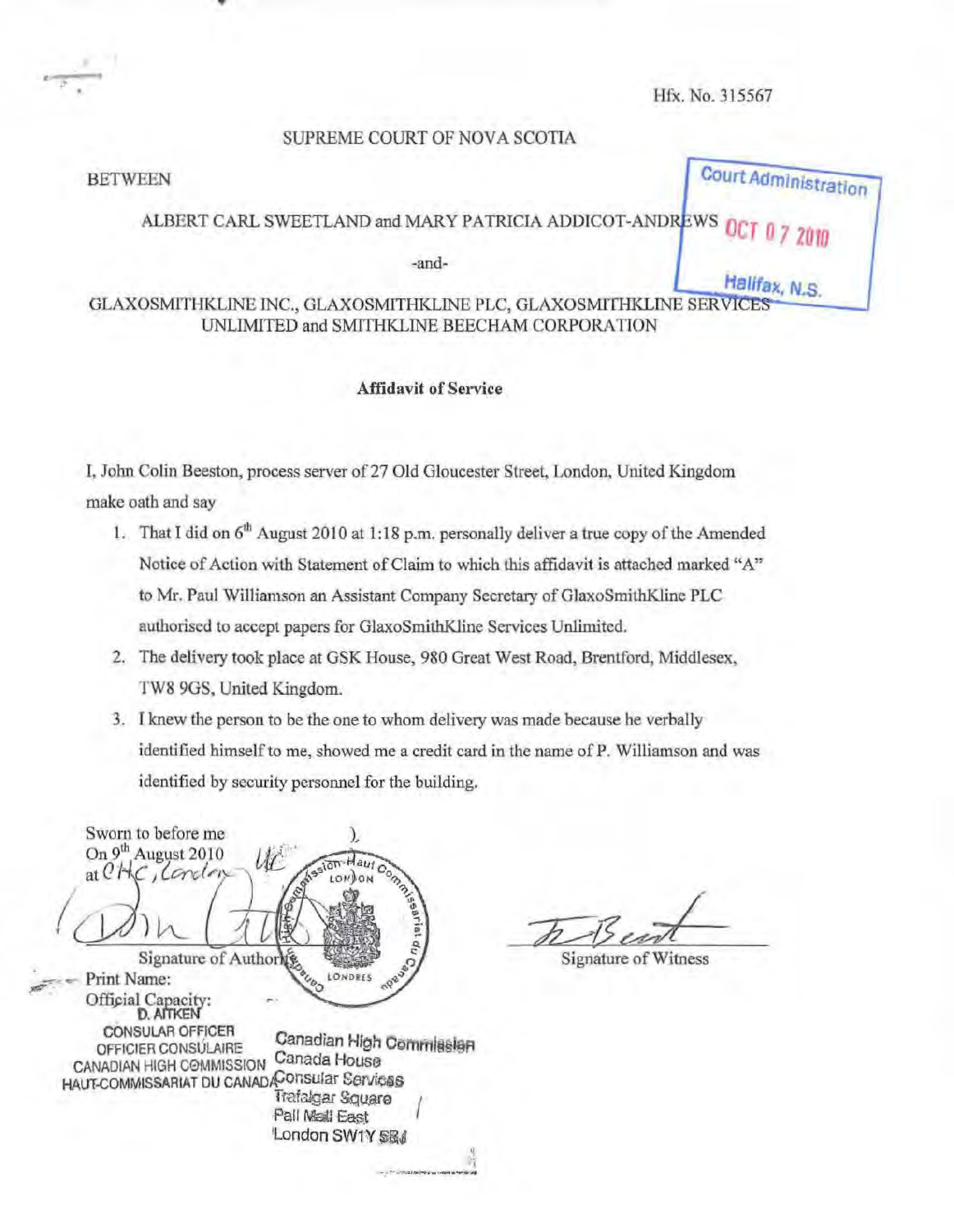## SUPREME COURT OF NOVA SCOTIA

**BETWEEN** 

#### ALBERT CARL SWEETLAND and MARY PATRICIA ADDJCOT-ANDREWS

-and-

## GLAXOSMITHKLINE INC., GLAXOSMITHKLINE PLC, GLAXOSMITHKLINE SERVICES UNLIMITED and SMITHKLINE BEECHAM CORPORATION

#### Affidavit of Service

I, John Colin Beeston, process server of27 Old Gloucester Street, London, United Kingdom make oath and say

- 1. That I did on  $6<sup>th</sup>$  August 2010 at 1:18 p.m. personally deliver a true copy of the Amended Notice of Action with Statement of Claim to which this affidavit is attached marked "A" to Mr. Paul Williamson an Assistant Company Secretary of GlaxoSmithKiinc PLC authorised to accept papers for GlaxoSmitbKline PLC.
- 2. The delivery took place at GSK House, 980 Great West Road, Brentford, Middlesex, TW8 9GS, United Kingdom.
- 3. I knew the person to be the one to whom delivery was made because he verbally identified himself to me, showed me a credit card in the name ofP. Williamson and was identified by security personnel for the building.

Sworn to before me On 9<sup>th</sup> August 2010 **ASSOR HOURS** at  $CHC$ Conda Signature df Au  $0<sup>1</sup>$ Print Name: LONDRES SCANES an High Print Name: expressed a High Commission D. AITKEN Consular Services CONSULAR OFFICER Trafalgar Square OFFICIEA GONSULAIRE Pall Mall East GANADIAN HIGH C0MMISSION London SW1Y 5BJ HAUT-COMMISSARIAT DU CANADA . \_\_ .. \_\_ .... ,\_ ..... -.\_. .... . ... ,\_-

Signature of Witness

Court Administration OCT 0 7 2010

•

Halifax, N.S.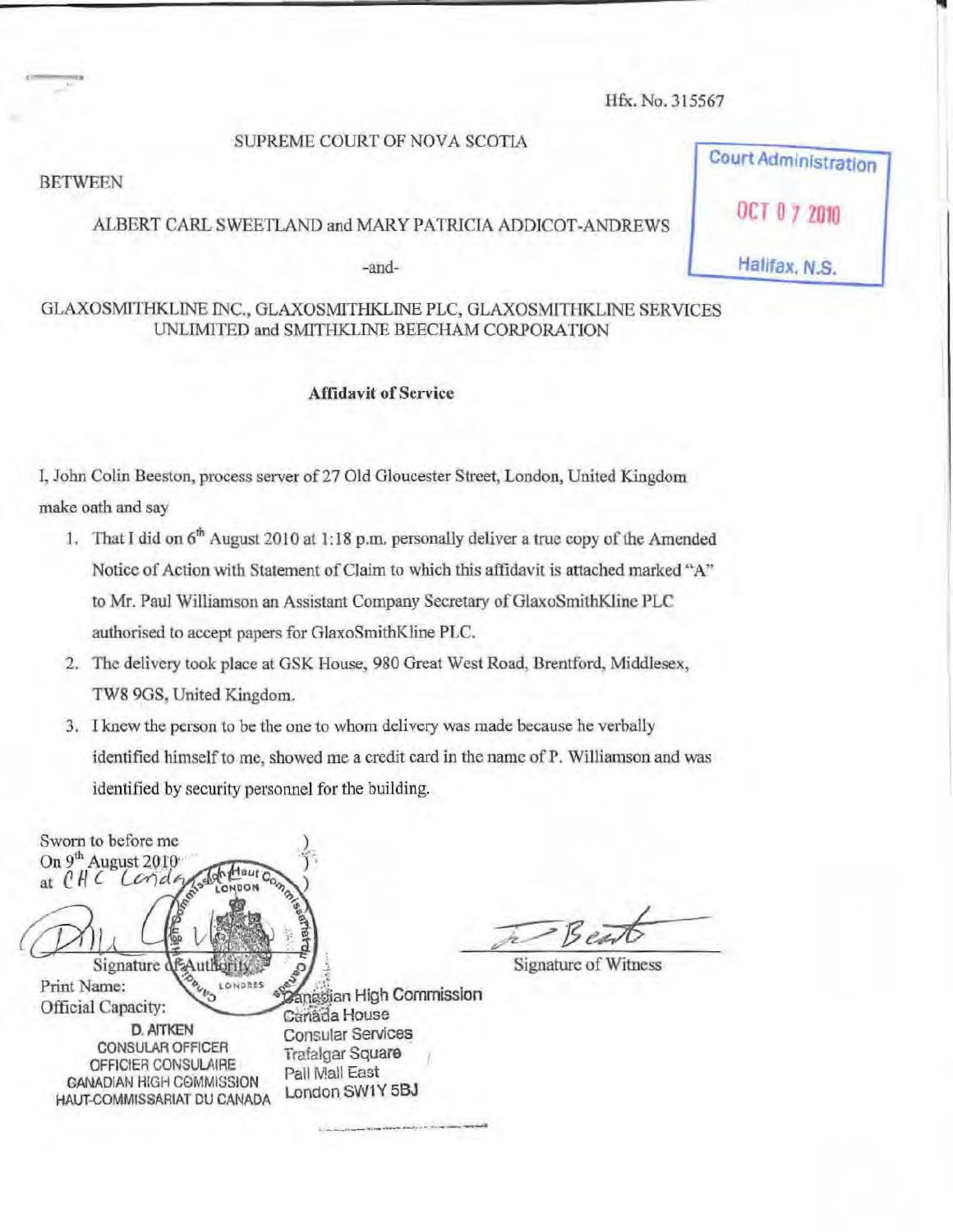|                        | 235 SOUTH 13TH STREET<br>PHILADELPHIA, PA 19107<br>PHONE: (215) 546-7400<br>FAX: (215) 985-0169<br>Services for Professionals Inc.                                                                                                                                                          |                             |                                                                                                                                                                             | National Association of<br>Professional Process Servers | Philadelphia Association<br>of Professional Process Servers |
|------------------------|---------------------------------------------------------------------------------------------------------------------------------------------------------------------------------------------------------------------------------------------------------------------------------------------|-----------------------------|-----------------------------------------------------------------------------------------------------------------------------------------------------------------------------|---------------------------------------------------------|-------------------------------------------------------------|
|                        | Albert Carl Sweetland, et al                                                                                                                                                                                                                                                                |                             | COURT                                                                                                                                                                       | Supreme Cou                                             | Court Administration                                        |
| $-VS-$                 |                                                                                                                                                                                                                                                                                             |                             | <b>COUNTY</b>                                                                                                                                                               |                                                         |                                                             |
|                        | GlaxoSmithKline Inc., et al                                                                                                                                                                                                                                                                 |                             | CASE NUMBER Hfx. No. 315567                                                                                                                                                 |                                                         | <b>OCT 0 7 2010</b>                                         |
|                        |                                                                                                                                                                                                                                                                                             | <b>AFFIDAVIT OF SERVICE</b> |                                                                                                                                                                             |                                                         | Halifax, N.S.                                               |
|                        | COMMONWEALTH OF PENNSYLVANIA:<br><b>COUNTY OF PHILADELPHIA:</b>                                                                                                                                                                                                                             |                             | <b>Reference Number</b>                                                                                                                                                     | B&R Control #                                           | PS012612-1                                                  |
|                        | Dominic Ciccolone, being duly sworn according to law, deposes and says that he/she is the process<br>server/sheriff herein named, and that the facts set forth below are true and correct to the best of their knowledge,<br>information and belief.                                        |                             |                                                                                                                                                                             |                                                         |                                                             |
|                        | On July 30, 2010 we received the AMENDED / NOTICE OF ACTION / STATEMENT OF CLAIM / EXHIBIT<br>"A", and that service was effected upon SMITHKLINE BEECHAM CORPORATION at One Franklin Plaza<br>Philadelphia PA 191101, on the 30 DAY OF JULY, 2010 at 1:15PM, in the manner described below: |                             |                                                                                                                                                                             |                                                         |                                                             |
|                        | By service upon MARIANNE GAGLIARDI, MANAGING PARALEGAL as agent or person in charge of<br>office or usual place of business.                                                                                                                                                                |                             |                                                                                                                                                                             |                                                         |                                                             |
|                        |                                                                                                                                                                                                                                                                                             |                             |                                                                                                                                                                             |                                                         |                                                             |
|                        | <b>Description</b><br>Age 45-50Yr<br>Height 5'4"-5'6"                                                                                                                                                                                                                                       |                             | Weight 121-140 LB Race Caucasian                                                                                                                                            | Sex F                                                   | Hair Blonde                                                 |
|                        | Eyeglasses<br>Other                                                                                                                                                                                                                                                                         |                             |                                                                                                                                                                             |                                                         |                                                             |
|                        | **See attached Notice                                                                                                                                                                                                                                                                       |                             |                                                                                                                                                                             |                                                         |                                                             |
| Process Server/Sheriff |                                                                                                                                                                                                                                                                                             |                             | COMMONWEALTH OF PENNSYLVANIA<br><b>IJOTARIAL SEAL</b><br><b>SALE MANISON, Notary Public</b><br>The of Philadelphia, Phila, County<br>W Commission Expires February 13, 2012 | Notary Public                                           | Sworn-to and subscribed before me this<br>Varien<br>day of  |
|                        |                                                                                                                                                                                                                                                                                             |                             |                                                                                                                                                                             |                                                         |                                                             |
| Law Firm               | Phone<br>Raymond F. Wagner, Esquire<br>Wagners                                                                                                                                                                                                                                              | (902) 425-7330              |                                                                                                                                                                             | BR Serve By 8/6/2010<br>Filed Date 7/27/2010            |                                                             |
|                        | 1869 Upper Waters Street<br>3rd Floor, Pontac House, Historic Properties<br>Halifax, Nova Scotia, B3J1S9                                                                                                                                                                                    |                             |                                                                                                                                                                             |                                                         |                                                             |

ORIGINAL

CANADA Identification#

Proces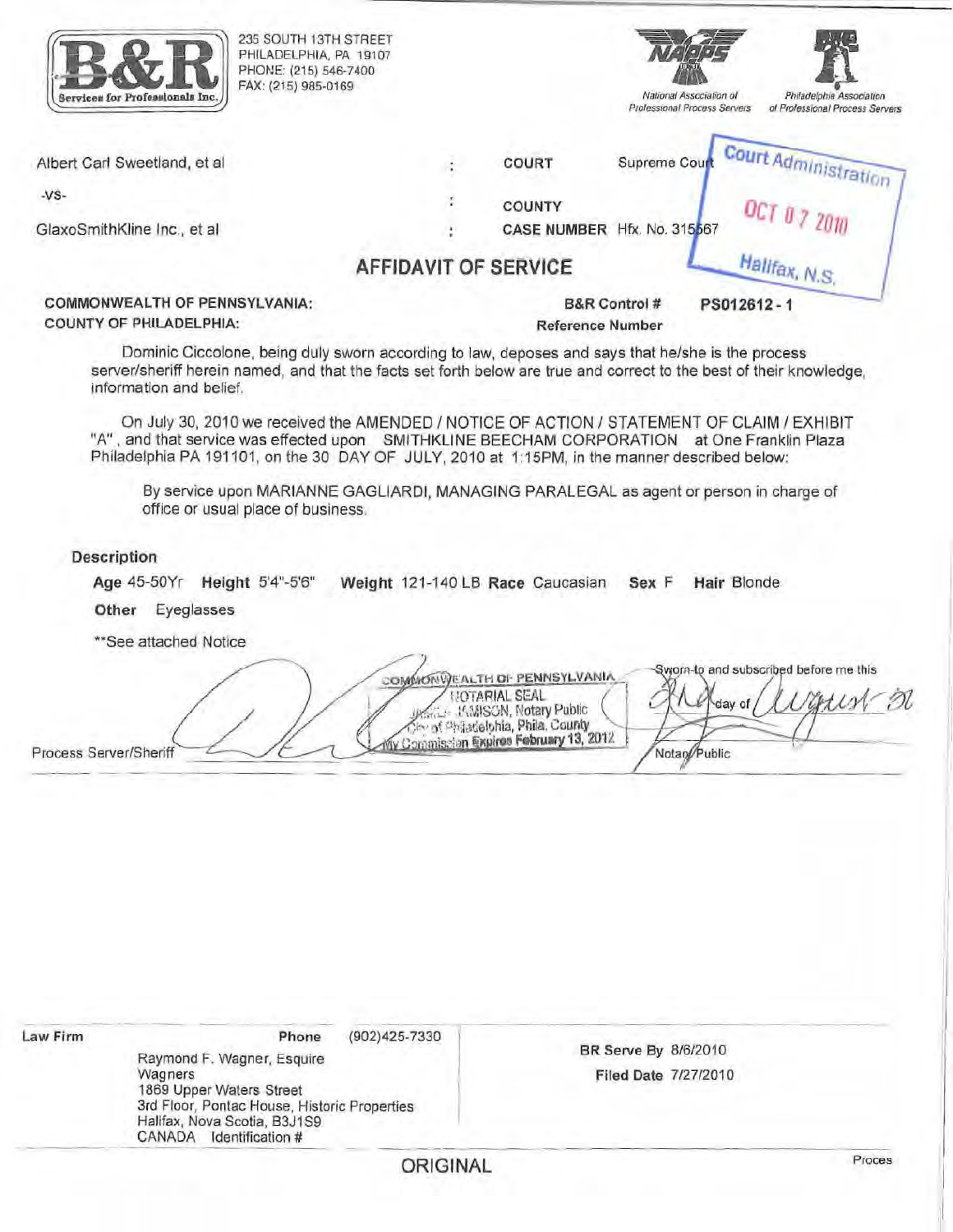| COURT OF NOVA SCOTIA<br><b>SUPREME</b>                                | Court Administration |
|-----------------------------------------------------------------------|----------------------|
| ALBERT CARL SWEETLAND and<br>PATRICIA ADDICOTT-ANDREWS<br><b>MARY</b> | <b>OCT 07 2010</b>   |
|                                                                       | Hallfaglaintiffs     |
|                                                                       |                      |

**GLAXOSMITHKLINE INC., GLAXOSMITHKLINE PLC, GLAXOSMITHKLINE SERVICES UNLIMITED and SMITHKLINE BEECHAM CORPORATION**  Defendants

#### **AFFIDAVIT OF SERVICE**

I, Brentnall Gordon Collins- Process Server, of Canadian Process Serving, of the City of Mississauga, Province of Ontario

#### **MAKE OATH AND SAY:**

- 1. On July 30th, 2010 at 1:55PM, I served GLAXOSMITHKLINE PLC with the Statement of Claim, attached to this my Affidavit marked as Exhibit "A", by leaving a copy with Ross DEBONI, Legal Counsel, and the person who appeared to be in care and control of the office at the time of service at 7333 Mississauga Road, Mississauga, Ontario. L5N 6L4
- 2. I was able to identify the person by means of verbal acknowledgement .

SWORN BEFORE ME at the City of Mississauga,

Province of Ontario,

this  $\frac{1}{2}$  day of August, 2010 Notar Pub 'an NG

Proche Server

2009

B E T W E E N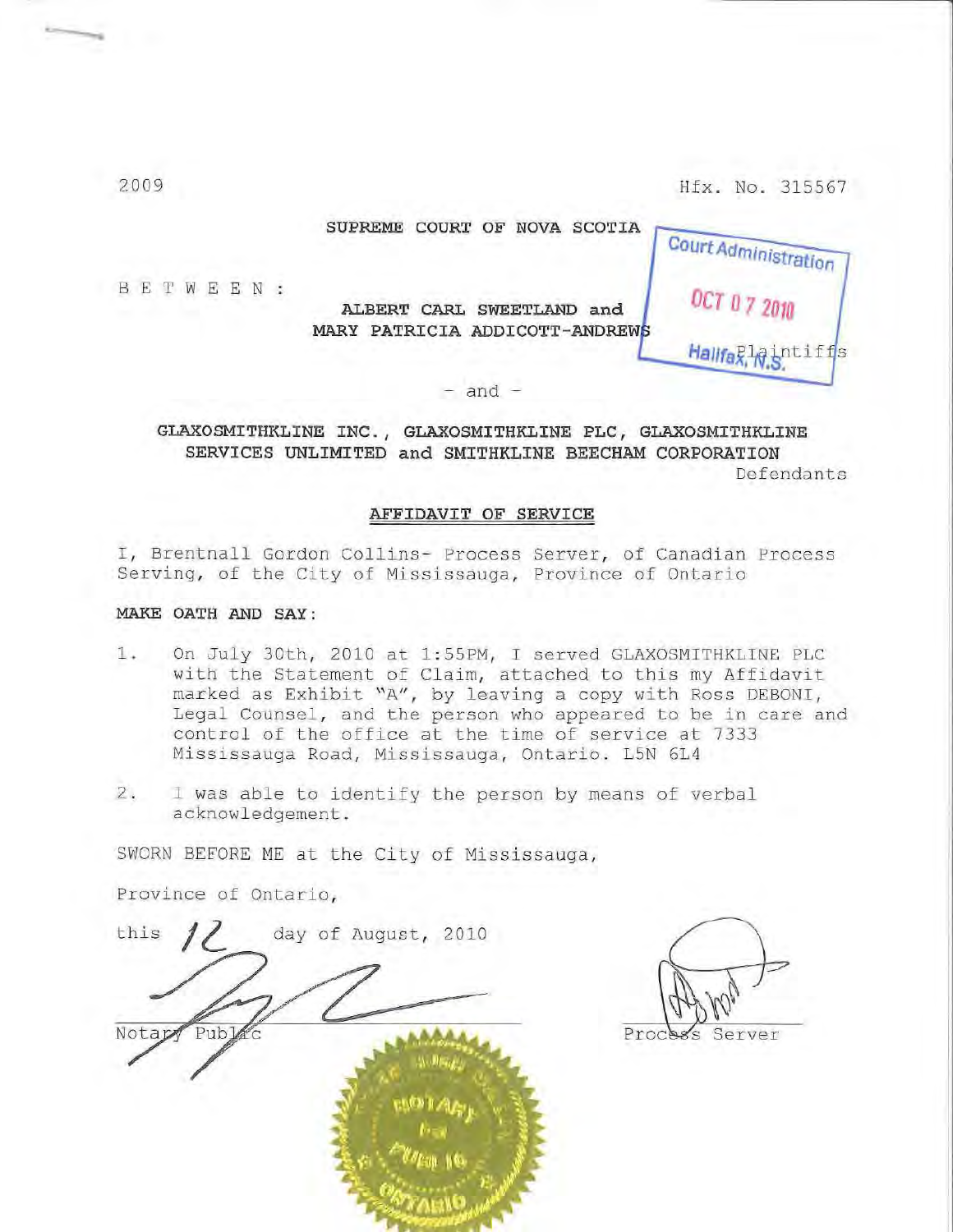**Court AdminiStration-**

**Halifax, N.s.** 

**OtT** *0* **<sup>1</sup>***1n1n* Plaint'iffs

-

**l** 

#### **SUPREME COURT OF NOVA SCOTIA**

B E T W E E N

**ALBERT CARL SWEETLAND and MARY PATRICIA ADDICOTT- ANDREWS** 

 $-$  and  $-$ 

**GLAXOSMITHKLINE INC., GLAXOSMITHKLINE PLC, GLAXOSMITHKLINE SERVICES UNLIMITED and SMITHKLINE BEECHAM CORPORATION**  Defendants

**AFFIDAVIT OF SERVICE** 

I, Brentnall Gordon Collins- Process Server, of Canadian Process Serving, of the City of Mississauga, Province of Ontario

#### **MAKE OATH AND SAY:**

- 1. On July 30th, 2010 at 1:55PM, I served SMITHKLINE BEECHAM CORPORATION with the Statement of Claim, attached to this my Affidavit marked as Exhibit "A", by leaving a copy with Ross DEBONI, Legal Counsel, and the person who appeared to be in care and control of the office at the time of service at 7333 Mississauga Road, Mississauga, Ontario. L5N 6L4
- 2. I was able to identify the person by means of verbal acknowledgement .

SWORN BEFORE ME at the City of Mississauga ,

Province of Ontario,

this  $\frac{1}{2010}$  day of August, 2010 Process Server  $1^\circ$ 

2009

 $\longrightarrow$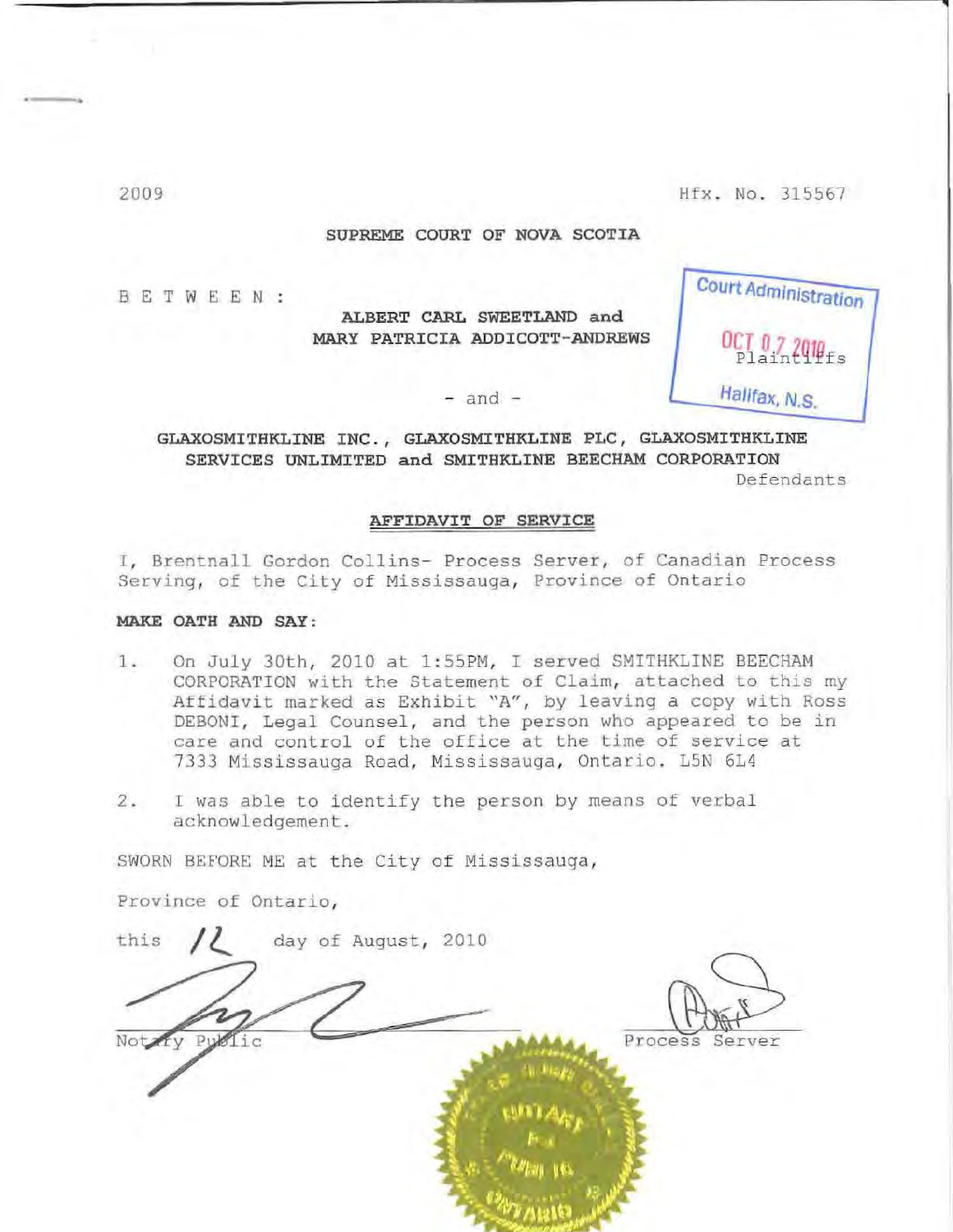**SUPREME COURT OF NOVA SCOTIA** 

B E T W E E N

**ALBERT CARL SWEETLAND and MARY PATRICIA ADDICOTT-ANDREWS** 

Court Administration *HNaintiffs* 

 $-$  and  $-$ 

**GLAXOSMITHKLINE INC . , GLAXOSMITHKLINE PLC, GLAXOSMITHKLINE SERVICES UNLIMITED and SMITHKLINE BEECHAM CORPORATION** 

Defendants

#### **AFFIDAVIT OF SERVICE**

I, Brentnall Gordon Collins- Process Server, of Canadian Process Serving, of the City of Mississauga, Province of Ontario

#### **MAKE OATH AND SAY:**

- 1. On July 30th, 2010 at 1:55PM, I served GLAXOSMITHKLINE SERVICES with the Statement of Claim, attached to this my Affidavit marked as Exhibit "A", by leaving a copy with Ross DEBONI, Legal Counsel, and the person who appeared to be in care and control of the office at the time of service at 7333 Mississauga Road, Mississauga, Ontario. L5N 6L4
- $2.$  I was able to identify the person by means of verbal acknowledgement .

SWORN BEFORE ME at the City of Mississauga,

Province of Ontario,

this  $/2$  day of August, 2010  $i \sigma$ 

Proces Server

2009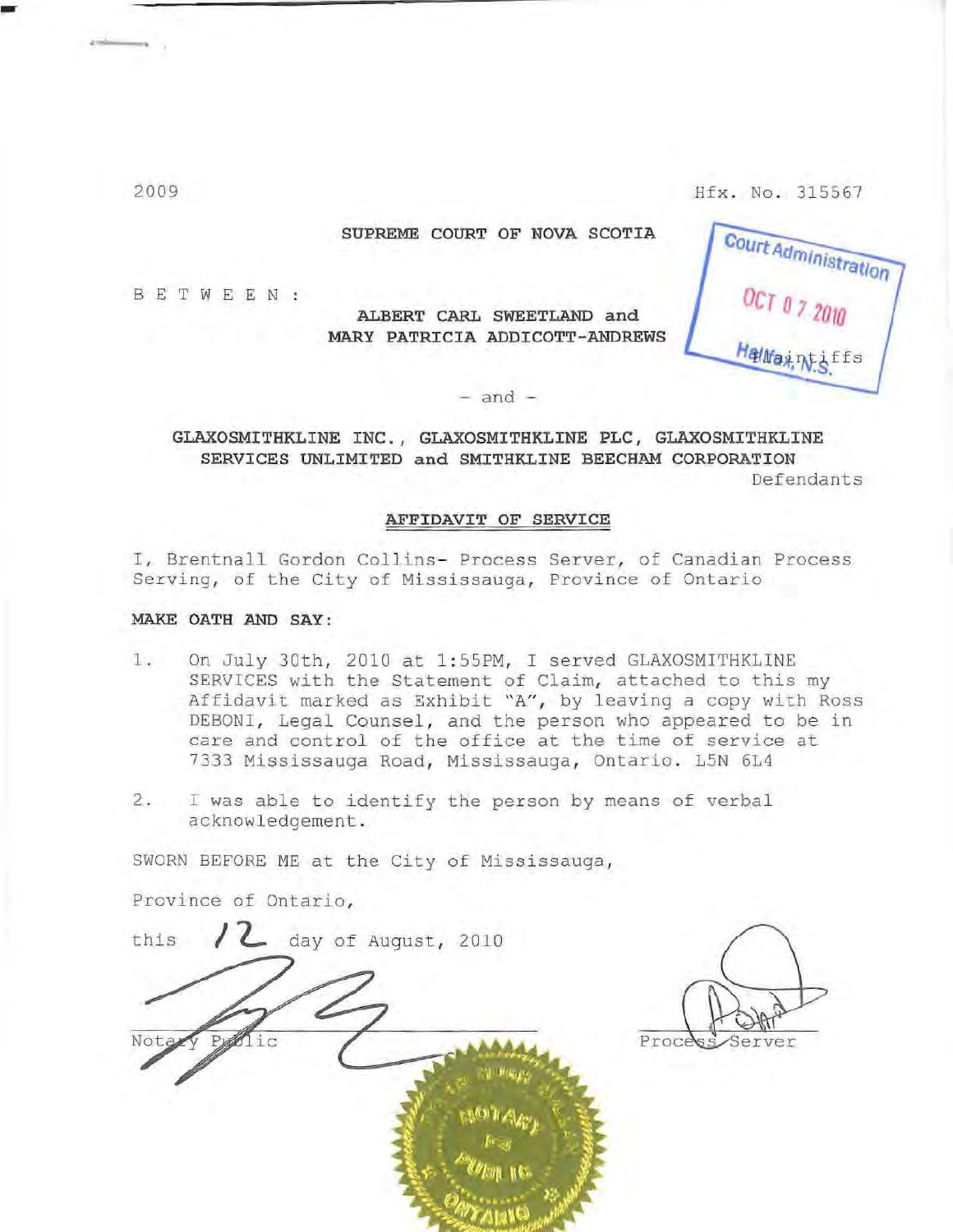**Court Administration** 

Halifax, N.S

**Plaintiffs** 

#### **SUPREME COURT OF NOVA SCOTIA**

BETWEEN:

**ALBERT CARL SWEETLAND and MARY PATRICIA ADDICOTT- ANDRE** 

#### - and -

**GLAXOSMITHKLINE INC ., GLAXOSMITHKLINE PLC, SERVICES UNLIMITED and SMITHKLINE BEECHAM CORPORATION**  Defendants

#### **AFFIDAVIT OF SERVICE**

I, Brentnall Gordon Collins- Process Server, of Canadian Process Serving, of the City of Mississauga, Province of Ontario

#### **MAKE OATH AND SAY:**

- 1. On July 30th, 2010 at 1:55PM, I served GLAXOSMITHKLINE INC., with the Statement of Claim, attached to this my Affidavit marked as Exhibit "A", by leaving a copy with Ross DEBONI, Legal Counsel, and the person who appeared to be in care and control of the office at the time of service at 7333 Mississauga Road, Mississauga, Ontario. L5N 6L4
- 2. I was able to identify the person by means of verbal acknowledgement.

SWORN BEFORE ME at the City of Mississauga,

Province of Ontario,

this  $12$  day of August, 2010 Notary Public  $2000$ 

Process Server

2009

..---..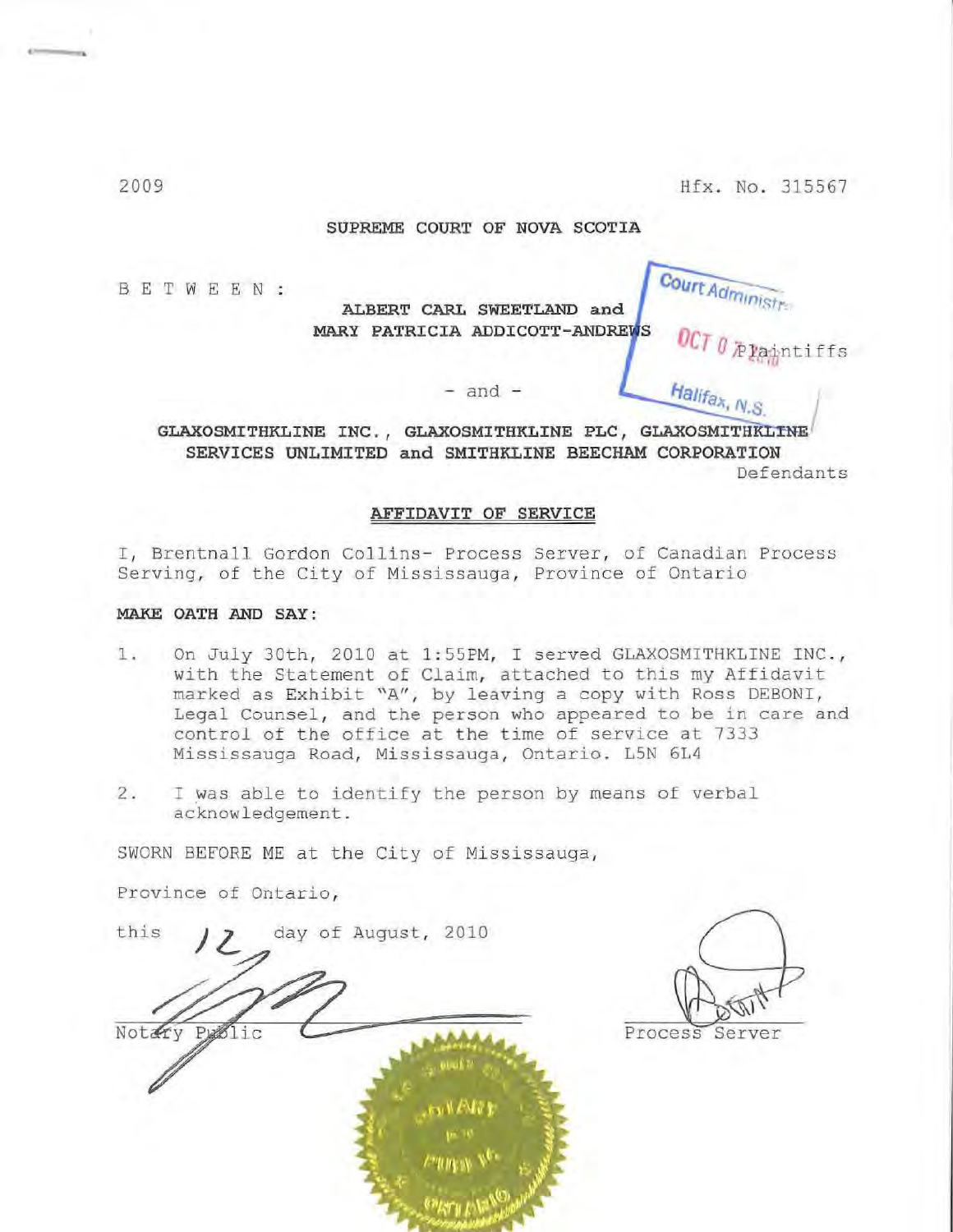## **AMENDED STATEMENT OF CLAIM**

#### **Proceeding under the** *Class Proceedings Act,* **S.N.S 2007, c. 28**

#### **I. OVERVIEW**

- 1. GlaxoSmithKline ("GSK") resulted from a merger between GlaxoWellcome PLC and SmithKline Beecham PLC in January, 2001.
- 2. GSK is a pharmaceutical company that carries out research as its main focus. In addition it is involved in the developing, designing, manufacturing, distributing, and marketing of a number of pharmaceutical products.
- 3. GSK carried out research, developed, designed, tested, manufactured, distributed, and marketed the drug Avandia. Avandia is a prescription medication and is a member of a class of drugs known as thiazolidinediones, often referred to as "glitazones" or "TZDs".
- 4. Avandia is a perioxisome proliferator-activated receptor-y (PPAR-y), a drug that triggers a response by binding to specific cell receptors. It is widely used to lower blood sugar levels in patients with type 2 diabetes mellitus.
- 5. GSK has also marketed, promoted, sold and/or distributed the drugs Avandamet and Avandaryl. Avandamet combines Avandia and metformin in one single pill and is recommended and prescribed to treat type 2 diabetes mellitus. Avandaryl combines Avandia and glimepiride in one single pill and is also recommended and prescribed to treat type 2 diabetes mellitus.
- 6. During the Class Period, the Defendants researched, developed, designed, tested, manufactured, distributed, and marketed Avandia.
- 7. Living Class Members have all been prescribed Avandia. Deceased individuals through Class Members who are lawfully entitled claimants under the *Fatal Injuries Act,* R.S.N.S. 1989, c. 163 in this proceeding had been prescribed Avandia.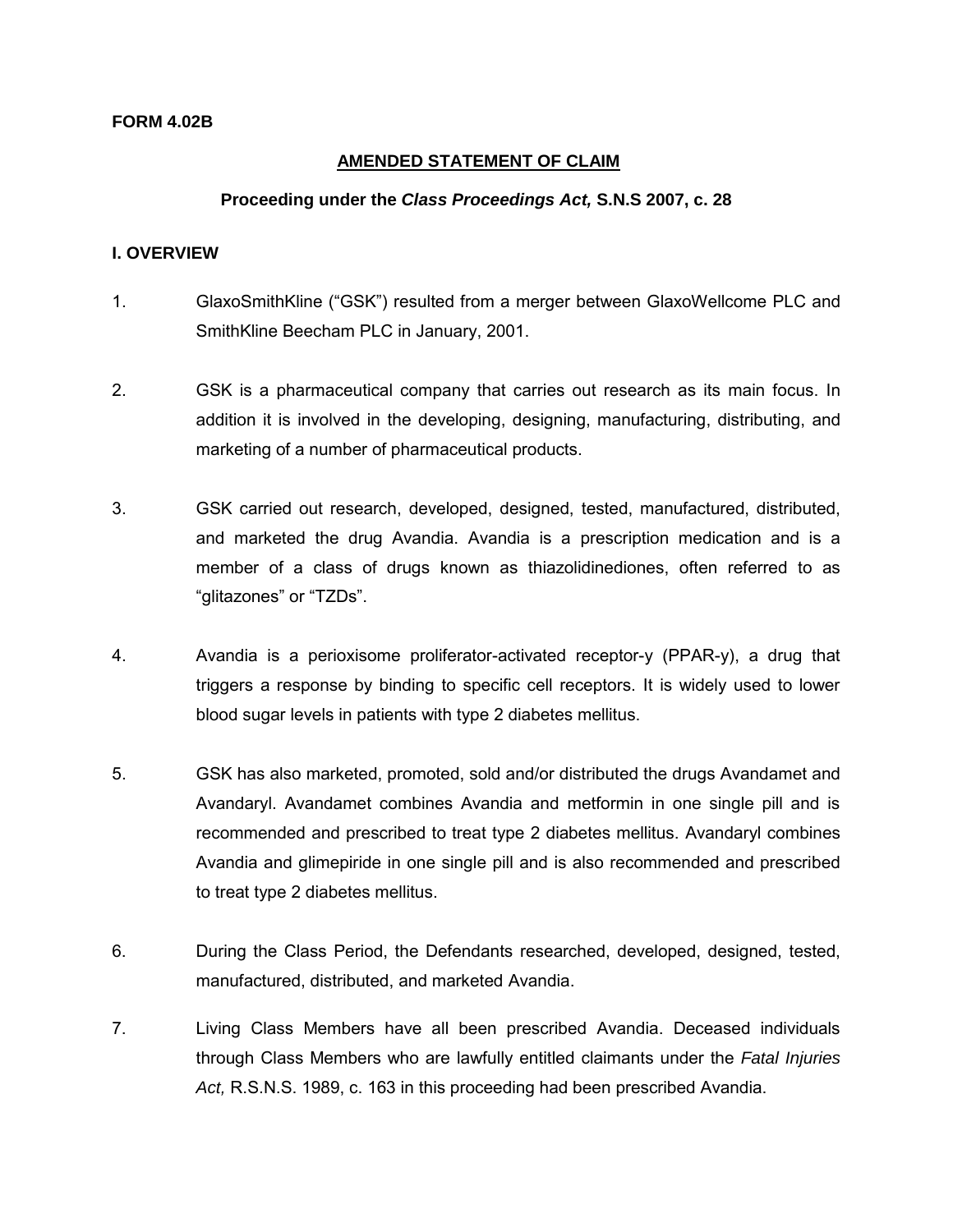- 8. Living Class Members have been continuously harmed by their use of the medication Avandia as hereinafter described. Deceased individuals had been harmed by the use of Avandia that caused or materially contributed to their death.
- 9. In this action, the Plaintiffs seek, on their own behalf and on behalf of the Class:
	- (a) compensation for the personal injuries and other costs they have incurred as a result of having taken Avandia and/or;
	- (b) disgorgement of the benefits that accrued to the Defendants as a result of their wrongful acts; and
	- (c) damages in the form of total funds required to establish a medical monitoring process for the benefit of the Class Members.
- 10. The Plaintiffs seek to certify this action as a class proceeding and plead the *Class Proceedings Act,* S.N.S 2007, c. 28, as providing the basis for such certification. The Plaintiffs, as the Representative Plaintiffs, do not have any interest adverse to any of the members of the proposed Class. The Plaintiffs state that there is an identifiable class that would be fairly and adequately represented by the Plaintiffs; that the Plaintiffs' claims raise common issues which predominate over issues affecting only individual members; and that a class proceeding would be the preferable procedure for the resolution of such common issues.
- 11. The Plaintiffs propose to bring an opt-out common law class proceeding on behalf of themselves and a Class of other individuals resident in Canada, who were prescribed and ingested Avandia. The proposed Class, which will include Injury Class Members and Family Class Members, will be further defined in the Application for Certification.

## **II. REPRESENTATIVE PLAINTIFFS AND CLASS**

## 12. The Plaintiff, **Albert Carl Sweetland**, resides in Halifax, Nova Scotia.

13. The Plaintiff, **Mary Patricia Addicott-Andrews**, of Dartmouth, Province of Nova Scotia, is the daughter of the deceased, Mary Agnes Addicott.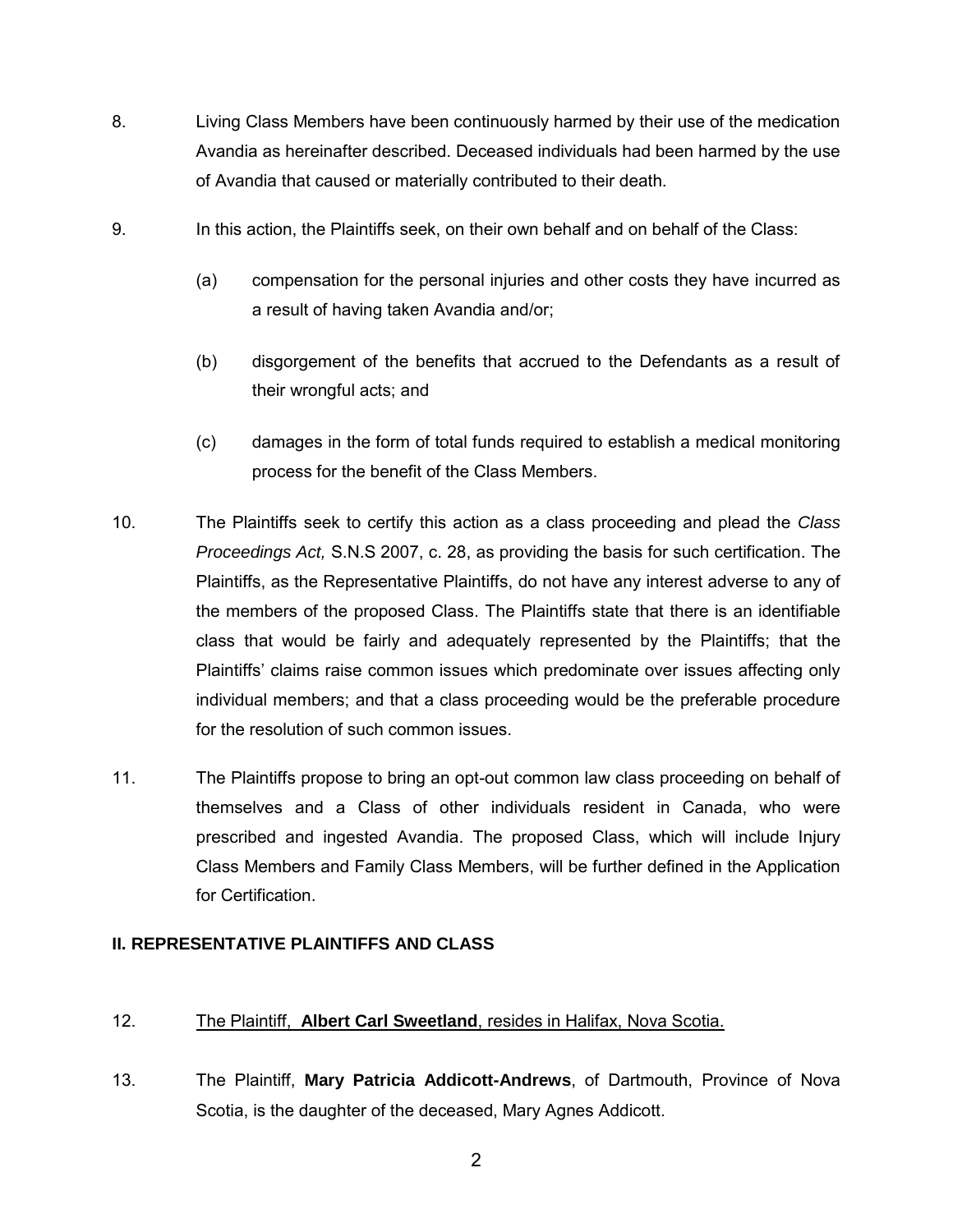- 13. The Plaintiff, **Audrey Leone Addicott Nguyen**, of Jacksonville, State of Florida, United States of America, is the daughter of the deceased, Mary Agnes Addicott.
- 14. The Plaintiff, **Ruthanne Tobin**, of Victoria, Province of British Columbia, is the daughter of the deceased, Mary Agnes Addicott.
- 15. The Plaintiff, **Paul Allen Addicott**, of Timberlea, Province of Nova Scotia, is the son of the deceased, Mary Agnes Addicott.
- 16. The Plaintiff, **John Wendell Addicott**, of Dartmouth, Province of Nova Scotia, is a son of the deceased. Mary Agnes Addicott.
- 17. The Plaintiff, **Jillian Leigh Andrews**, by her litigation guardian Mary Patricia Addicott Andrews, of Dartmouth, Province of Nova Scotia, is the granddaughter of the deceased, Mary Agnes Addicott.
- 18. The Plaintiff, **Jeffrey Paul Addicott**, of Taiwan, is the grandson of the deceased, Mary Agnes Addicott.
- 19. The Plaintiff, **Justine Lynn Addicott**, of Calgary, Province of Alberta, is the granddaughter of the deceased, Mary Agnes Addicott.
- 20. The Plaintiff, **Shenoa Lee Matheson**, of Victoria, Province of British Columbia, is the granddaughter of the deceased, Mary Agnes Addicott.
- 21. The Plaintiff, **Connor Tobin**, of Victoria, Province of British Columbia, is the grandson of the deceased, Mary Agnes Addicott.
- 22. The Plaintiff, **Shawn Andrew Addicott**, of Kitchener, Province of Ontario, is the grandson of the deceased, Mary Agnes Addicott.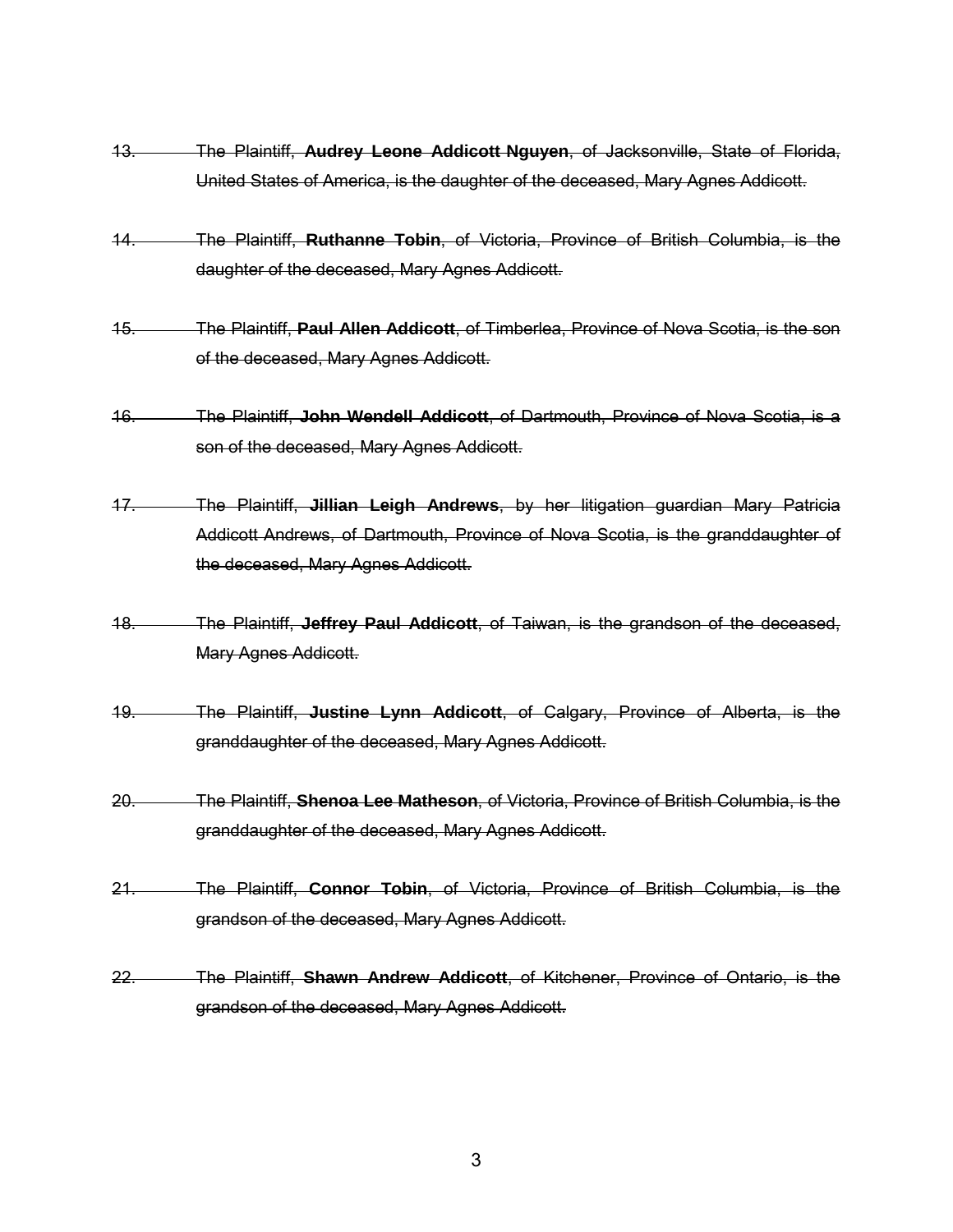- 23. The Plaintiff, **Jordyn Ayres**, by her litigation guardian Mary Patricia Addicott Andrews, of Kitchener, Province of Ontario, is the great granddaughter of the deceased, Mary Agnes Addicott.
- 24. The Plaintiff, **Lynda Trottier**, by her litigation guardian Mary Patricia Addicott Andrews, of Kitchener, Province of Ontario, is the great granddaughter of the deceased, Mary Agnes Addicott
- 25. The Estate of Mary Agnes Addicott is also a Plaintiff in this action.
- 14. 26 The Plaintiffs, **Mary Patricia Addicott-Andrews**, brings this action as a daughters, sons, grandchildren and great grandchildren of Mary Agnes Addicott, deceased, under provisions of the *Fatal Injuries Act*, R.S.N.S. 1989 c. 163, for the benefit of themselves herself as daughters, sons, grandchildren and great grandchildren of Mary Agnes Addicott, deceased, and who, as a result of the death of Mary Agnes Addicott, deceased, lost guidance, support, care and companionship, and suffered pecuniary loss thereby suffering injury, loss and damage.
- 27. Particulars pursuant to section 5 of the *Fatal Injuries Act*, R. S. N. S. 1989, c. 163 as amended are as follows:
	- (a) The names of the persons for and on behalf of whom the action is brought are:
		- (i) Mary Patricia Addicott Andrews, born March 15, 1963, of Dartmouth, Nova Scotia, is the daughter of the deceased, Mary Agnes Addicott;
		- (ii) Audrey Leone Addicott Nguyen, born July 17, 1962, of Jacksonville, Florida, is the daughter of the deceased, Mary Agnes Addicott;
		- (iii) Ruthanne Rutheanne Tobin, born October 16, 1958, of Victoria, British Columbia, is the daughter of the deceased, Mary Agnes Addicott;
		- (iv) Paul Allen Addicott, born April 30, 1954, of Timberlea, Nova Scotia, is the son of the deceased, Mary Agnes Addicott;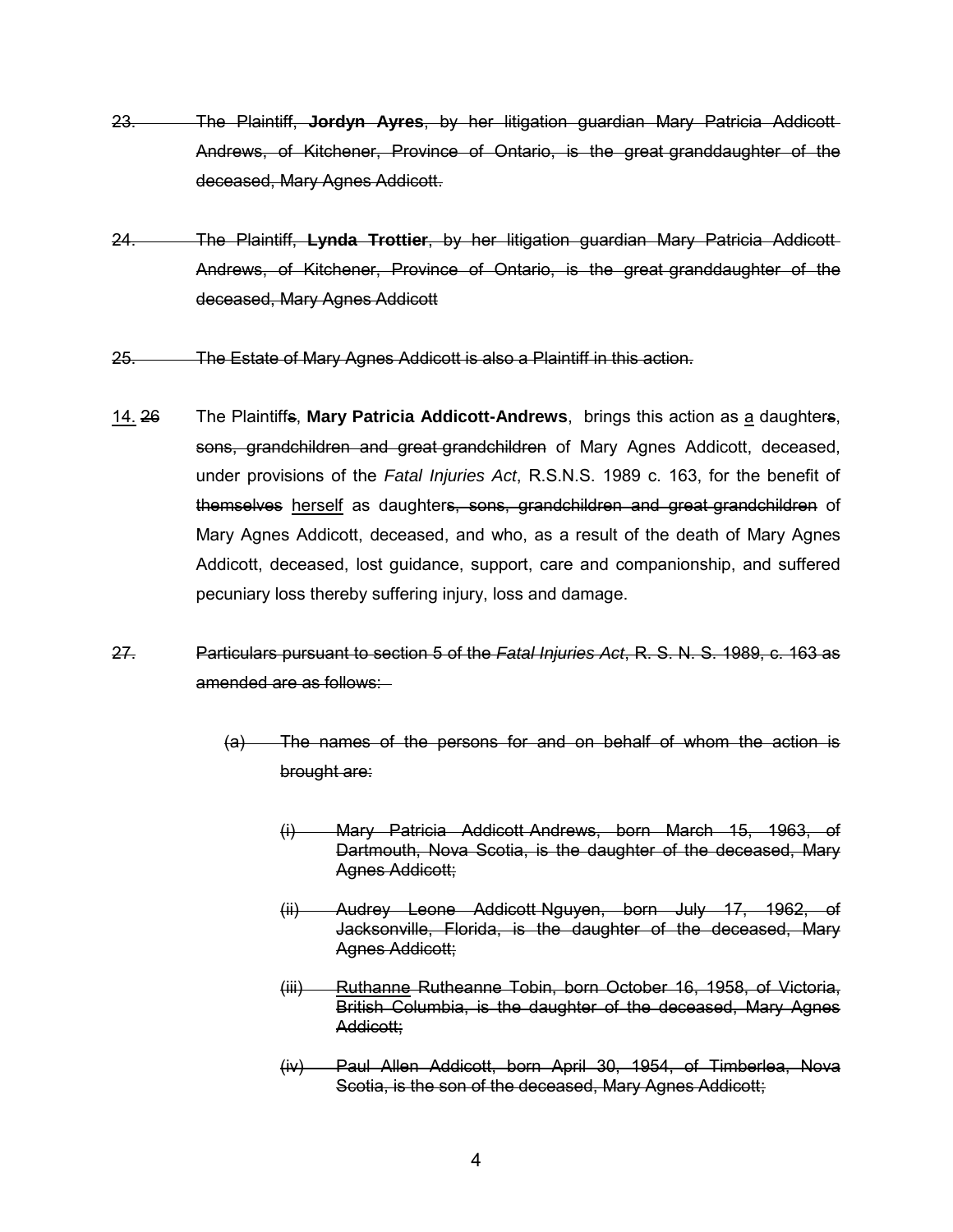- (v) John Wendell Addicott, born October 20, 1952, of Dartmouth, Nova Scotia, is the son of the deceased, Mary Agnes Addicott;
- (vi) Jillian Leigh Andrews, by her litigation guardian Mary Patricia Addicott, born July 12, 1992, of Dartmouth, Province of Nova Scotia, is the granddaughter of the deceased, Mary Agnes Addicott;
- (vii) Jeffrey Paul Andrews, born March 2, 1980, of Taiwan, is the grandson of the deceased, Mary Agnes Addicott;
- (viii) Justine Lynn Andrews, born July 4, 1984, of Calgary, Province of Alberta, is the granddaughter of the deceased, Mary Agnes Addicott;
- (ix) Shenoa Lee Matheson Matthews, born October 31, 1982, of Victoria, Province of British Columbia, is the granddaughter of the deceased, Mary Agnes Addicott;
- (x) Connor Tobin, born February 19, 1985, of Victoria, Province of British Columbia, is the grandson of the deceased, Mary Agnes Addicott;
- (xi) Shawn Andrew Addicott, born April 11, 1974, of Kitchener, Province of Ontario, is the grandson of the deceased, Mary Agnes Addicott;
- (xii) Jordyn Ayres, by her litigation guardian Mary Patricia Addicott Andrews, born December 28, 2000, of Kitchener, Province of Ontario, is the great granddaughter of the deceased, Mary Agnes Addicott; and
- (xiii) Lynda Trottier, by her litigation guardian Mary Patricia Addicott Andrews, born June 25, 1987 1997, of Kitchener, Province of Ontario, is the great granddaughter of the deceased, Mary Agnes Addicott.
- 29. 28. The Plaintiffs and Class Members have also suffered pain, loss of enjoyment of life, a probable shortening of life, loss of earnings and earning capacity, and therefore, claims both special damages and general damages as a result of ingesting Avandia.

15. Albert Carl Sweetland and Mary Patricia Addicott-Andrews claim on their own behalf and on behalf of all members of the Classes:

(a) an order certifying this action as a class proceeding and appointing Albert Carl Sweetland as the representative plaintiff of a Injury Class, and Mary Patricia Addicott-Andrews as the representative plaintiff of a Family Class;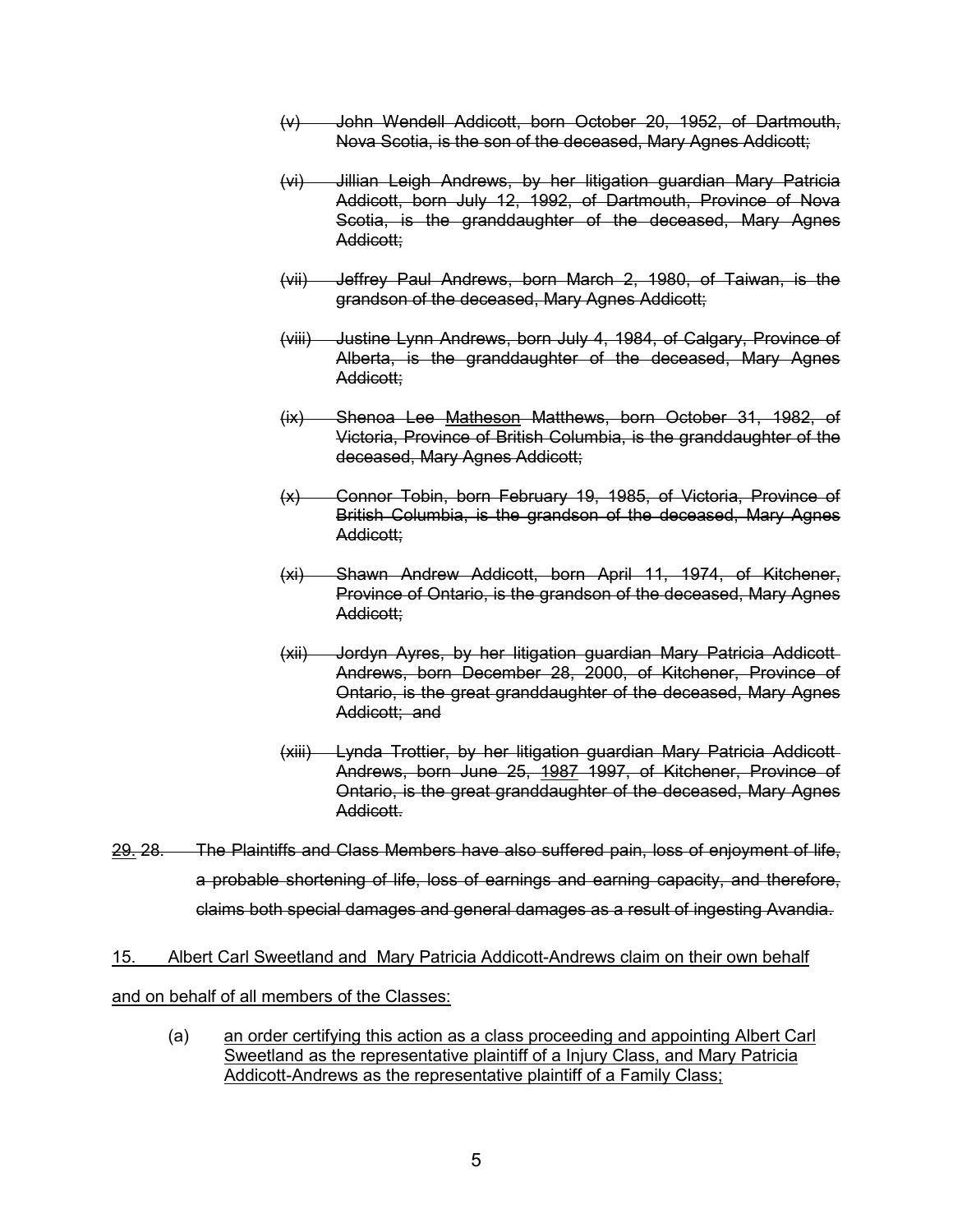(b) a declaration that the Defendants were negligent in the development, testing, design, manufacturing, licensing, distribution, marketing and sale of Avandia and are liable to the Classes for damages;

#### **III. DEFENDANTS**

- 16. 29. The Defendant, GlaxoSmithKline Inc., is a corporation incorporated pursuant to the laws of Canada, with head office situated in Mississauga, Ontario.
- 17. 30. The Defendant, GlaxoSmithKline PLC, is a corporation incorporated pursuant to the laws of the United Kingdom, with offices situated in Brentford and Uxbridge, United Kingdom, and whose shares trade on the London and New York Stock Exchanges.
- 18. 34. The Defendant, GlaxoSmithKline Services Unlimited, is a corporation incorporated pursuant to the laws of the United Kingdom, with offices situated in Brentford and Uxbridge, United Kingdom.
- 19. 32. The Defendant, SmithKline Beecham Corporation, is a corporation incorporated pursuant to the laws of the United States, with offices situated in Philadelphia. Pennsylvania, United States of America.
- 20. 33. The Defendants, GlaxoSmithKline Inc., GlaxoSmithKline PLC, GlaxoSmithKline Services Unlimited, and SmithKline Beecham Corporation, are hereinafter collectively referred to as "GSK"; and hereinafter references to GSK are intended to include the above mentioned corporations, their officers, employees, representatives, agents, and associates acting on behalf of GSK.
- 21. 34. The main headquarters of GSK is in the United Kingdom. It also has operations based in the United States. GSK employs approximately 1,800 individuals in Canada and has 106,000 employees on a worldwide basis. GSK has an annual sale revenue of approximately \$45 billion CDN. GSK has operates worldwide. Its pharmaceutical products are sold in 40 countries.
- 22. 35. The Defendants, at all material times are/were engaged in, involved in and/or responsible for the designing, testing, researching, formulation, development,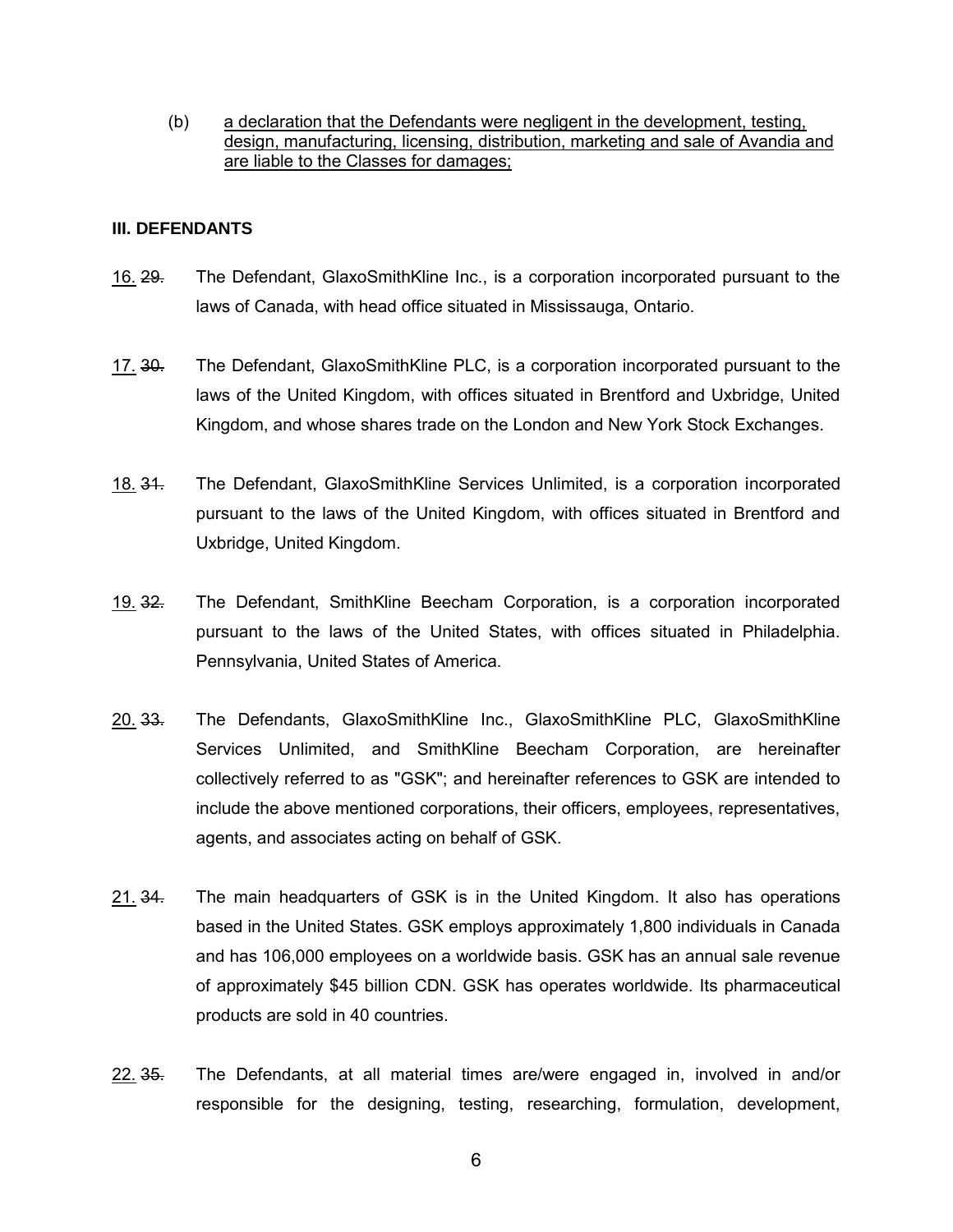manufacturing, production, labelling, advertising, promoting, distribution and/or selling of Avandia in the US, Canada and elsewhere.

- 23. 36. The business of each of the Defendants is inextricably interwoven with that of the other and each is the agent of the other for the purposes of the designing, testing, researching, formulation, development, manufacturing, production, labeling, advertising, promoting, distribution and/or selling of Avandia in the US, Canada and elsewhere.
- 24. 37. At all material times, the Defendants, all or any one of them, were carrying on business as, inter alia, the designers, testers, researchers, formulators, developers, manufacturers, producers, marketers, labelers, advertisers, promoters, distributors and/or sellers of Avandia in US, Canada and elsewhere.

#### **IV. AVANDIA**

- 25. 38. Avandia (Rosiglitazone) is a brand-name anti-diabetic prescription drug used in the treatment of type II diabetes mellitus. The drug was approved by Health Canada on March 21, 2000 for the treatment of type II diabetes mellitus.
- 26. 39. The sales for Avandia peaked in 2006 at approximately three billion dollars. At this time, Avandia sales were over over \$150 million in Canada. Approximately 7% of GSK's revenue was acrrued from the sale of Avandia. Avandia was GSK's second best selling drug and the top-selling diabetes treatment.
- 27. 40. Numerous meta-analysis studies have been conducted on the effect of Avandia on the risk of heart related health problems. These studies, including GSK's own study, has shown that there is a significant increase in the risk of heart attack in patients taking Avandia.

#### **V. NATURE OF THE ACTION**

28. 44. The Plaintiffs and Class Members allege that the Defendants engaged in tortious conduct in the manufacturing, marketing, promotion, distributing and selling of Avandia in complete disregard for the health and safety of the Plaintiffs and Class Members.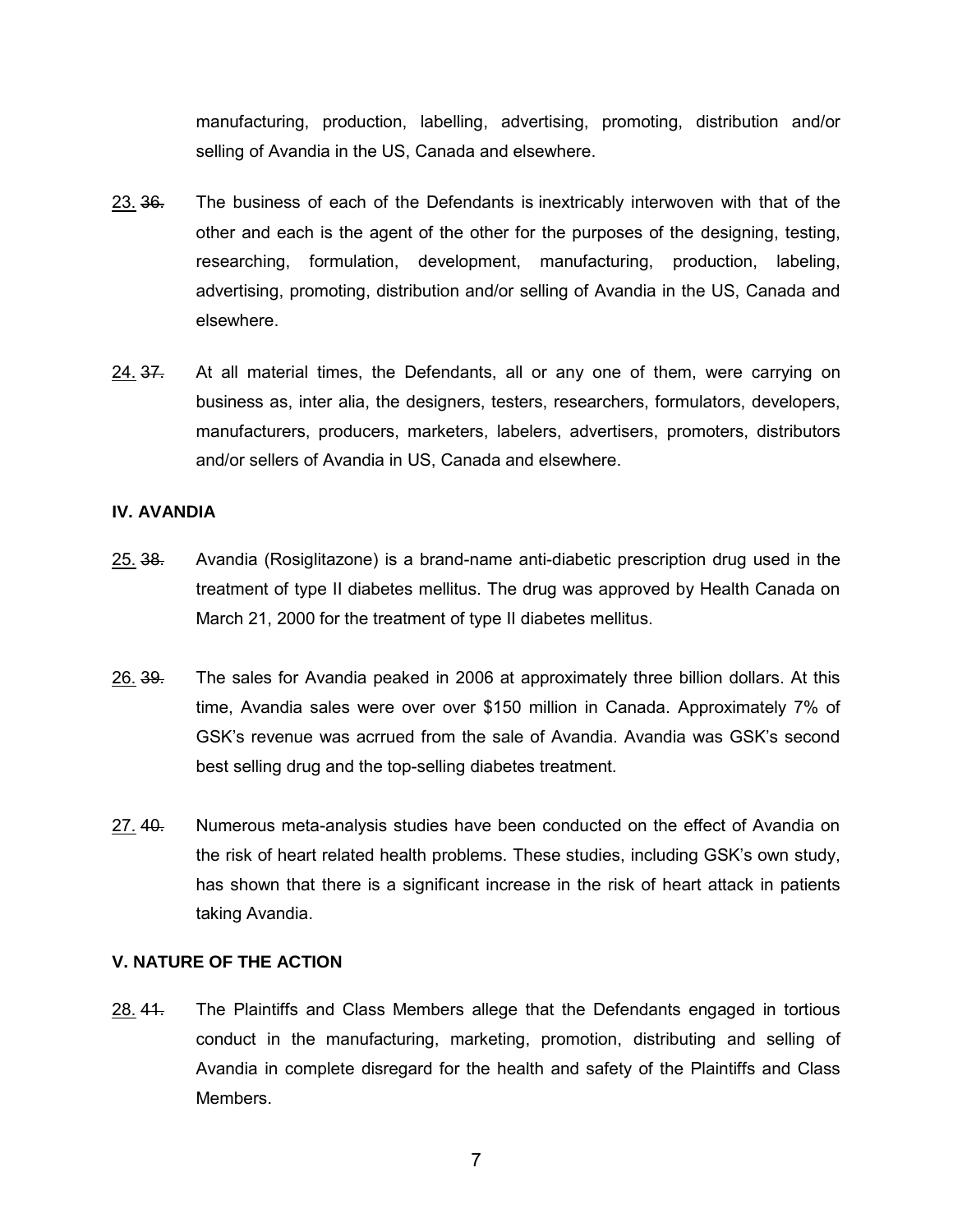- 29. 42. The Plaintiffs and Class Members further allege that the Defendants were wholly and grossly negligent.
- 30. 43. The Plaintiffs and Class Members further allege that the Defendants failed to warn the Plaintiffs and Class Members of the serious complications and problems that would ensue with the use of Avandia. These individuals were not given warning or, in the alternative, clear, complete and current warning of the health risks associated with the ingestion of Avandia.
- 31. 44. The Plaintiffs and Class Members further allege that the Defendants expressly and impliedly breached warranties.
- 32. 45. The Plaintiffs and Class Members further allege that they and thousands of other Canadians have sustained physical, mental, and economic harm through the use of Avandia as a result of the wholly and grossly negligent actions of the Defendants.
- 33. 46. The Plaintiffs and Class Members further allege that the Defendants failed and/or chose not to adequately inform both users of Avandia and the doctors who prescribed the medication of the very serious risks associated with Avandia.
- 34. 47. Avandia has caused damage to the physical and mental health of the Plaintiffs and Class Members.
- 35. 48. The Plaintiffs allege on behalf of Class Members that the continued use of Avandia by Class Members creates ongoing risks to the health of the Class Members.
- 36. 49 During the applicable times within the Class Period of May 1999 to the present when the Defendants were involved with the manufacture and distribution of Avandia they knew or ought to have known of the potential safety risks with the drug.
- 37. 50. None of the Defendants took any steps to prevent harm to the Plaintiffs and the Class Members or to protect the health and safety of the Plaintiffs and Class Members.
- 38. 51. Living Class Members have been prescribed and continue to be prescribed Avandia. Deceased individuals through Class Members who are lawfully entitled claimants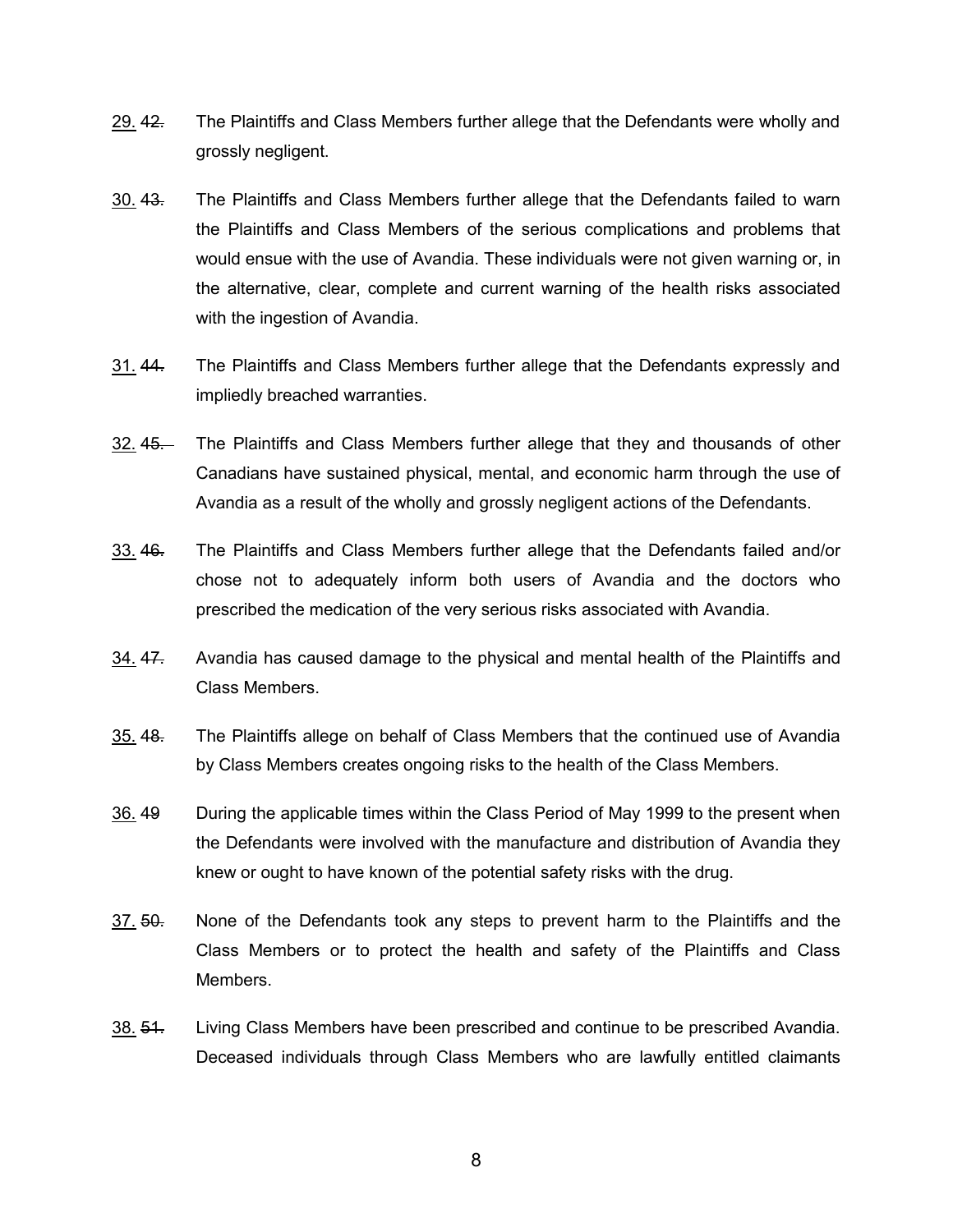under the *Fatal Injuries Act,* R.S.N.S. 1989, c. 163 in this proceeding had been prescribed Avandia.

## **VI. HARM TO THE PLAINTIFFS**

- 39. 52. Mary Agnes Addicott, deceased, was initially prescribed Avandia on April 23, 2004.
- 40. 53. As a result of taking Avandia, Mary Agnes Addicott, deceased, suffered two heart attacks.
- 41. 54. Further, as a result of taking Avandia, Mary Agnes Addicott, deceased, was also diagnosed with congestive heart failure on several occasions.
- 42. 55. Further, as a result of taking Avandia, Mary Agnes Addicott, deceased, also developed other serious and adverse effects including fluid retention, swelling, shortness of breath, weakness, fatigue and weight gain.
- 43. 56. Mary Agnes Addicott, deceased, discontinued the use of Avandia on November 6, 2004. She died on August 16, 2006.
- 44. Albert Carl Sweetland was initially prescribed Avandia on December 14, 2001.
- 45. As a result of taking Avandia, Albert Carl Sweetland suffered significant myocardial dysfunction and sustained congestive heart failure in January of 2007.
- $\frac{46.57}{7}$  The Plaintiffs state that the personal injuries were caused by or materially contributed to by Mary Agnes Addicott, deceased, the use of Avandia.
- 47. 58. The Plaintiffs and Class Members have suffered and continue to suffer from anxiety about their own and their family's health because of the effect that Avandia has had on their lives. The Plaintiffs state that all of the Defendants bear the responsibility to, *inter alia*, create a medical monitoring fund/mechanism as described below that would give Class Members access to experts who could address their health concerns.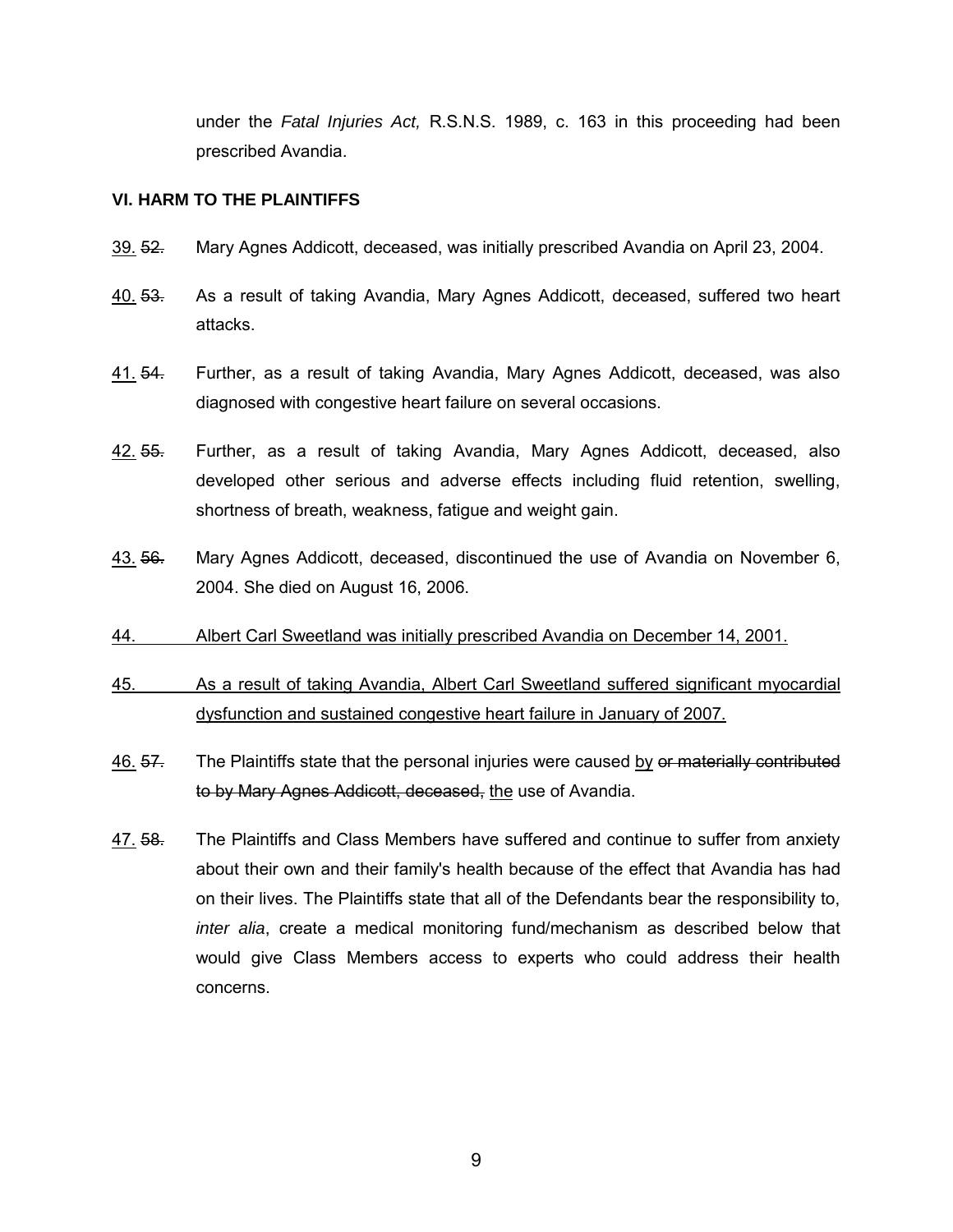#### **VII. CAUSES OF ACTION**

#### **(a) Conspiracy**

- 48. 59. During the class period the Defendants, by their directors, officers, servants and agents, wrongfully, unlawfully, maliciously and lacking bona fides, conspired and agreed together, the one with the other and with persons unknown, as hereinafter set out.
- 49. 60. The Plaintiffs pleads that the Defendants' conspiracy involved both lawful and unlawful means with the predominant purpose of causing the Plaintiffs and the other Injury Class Members to acquire and ingest Avandia when they knew or should have known that such use would cause harm to the Injury Class Members and the Family Class Members.
- 50. 61. The Defendants conspired with each other and others to unlawfully market, distribute, advertise and sell Avandia, intending that their conduct be directed towards the Injury Class Members, when they knew or should have known that in the circumstances, injury and damage to the Injury Class Members and the Family Class Members was likely to result. They derived substantial compensation and revenues from the conspiracy.
- 51. 62. As a result of the conspiracy, the Plaintiffs and the other Injury Class Members have suffered damage and loss, including other side effects as a result of the use of Avandia.
- 52. 63. As a further result of the conspiracy, Family Class Members have suffered damages and loss, and continue to suffer damages and loss, including actual expenses reasonably incurred for the benefit of the Injury Class Member, a reasonable allowance for loss of income or the value of services provided to the Injury Class Member and an amount to compensate for the loss of guidance, care and companionship they might reasonably have expected to receive from the Injury Class Member.
- 53. 64. Some, but not all, of the Defendants' concerns, motivations and intentions in engaging in the conspiracy were to: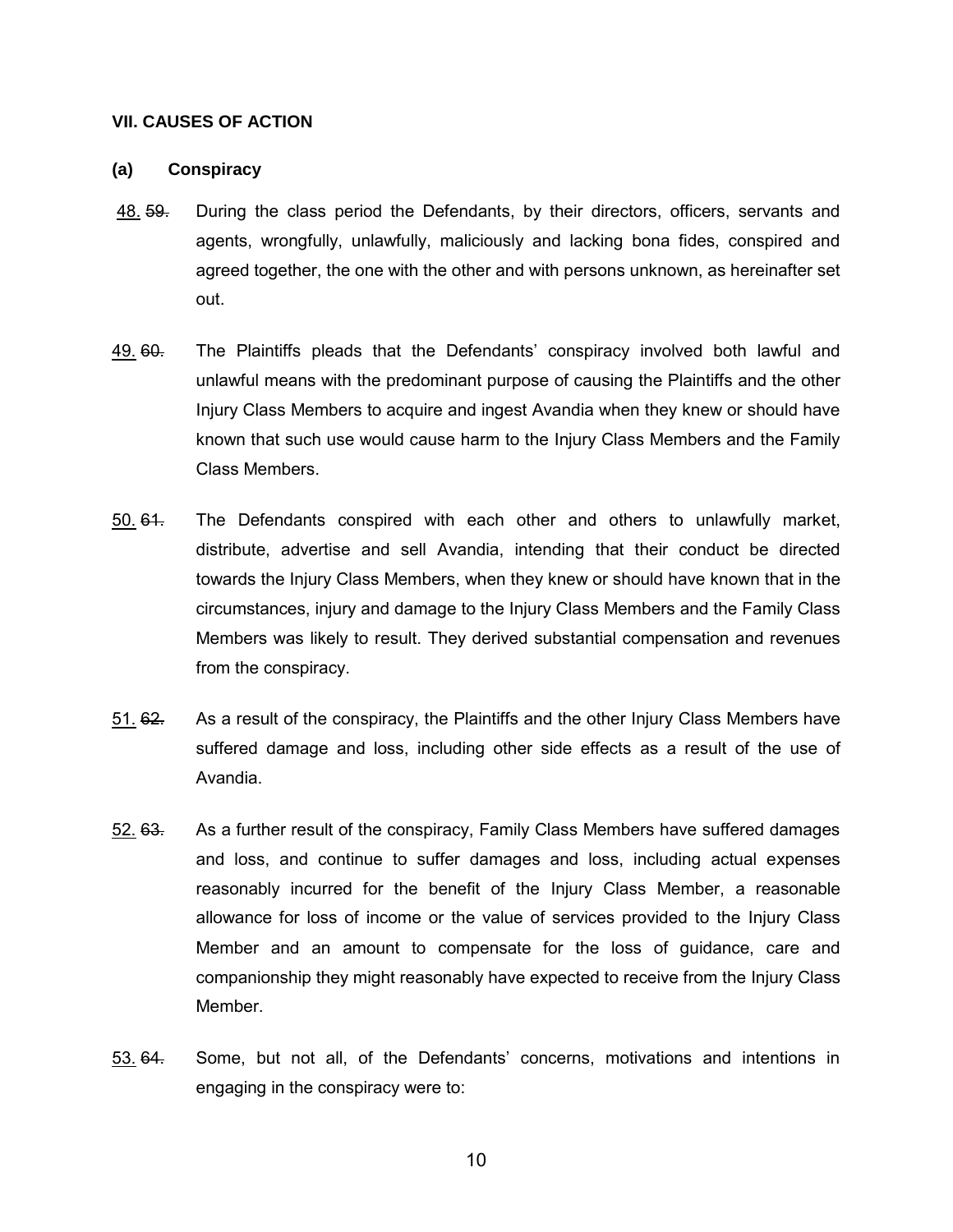- (a) increase the sales of Avandia and their profits;
- (b) increase or hold their market share;
- (c) avoid adverse publicity;
- (d) place their profits above the safety of Injury Class Members and others;
- (e) maintain brand trust and corporate image;
- (f) avoid alerting the Injury Class Members, Health Canada, the FDA, health practitioners, the public and their competitors to the dangerous properties and effects of Avandia; and
- (g) cause the Injury Class Members to ingest and continue to ingest Avandia and thereby suffer harm.
- 54. 65. In furtherance of the conspiracy, the following are some, but not all, of the acts carried out by the Defendants or one or some of them:
	- (a) they submitted false, inaccurate and misleading information to Health Canada for the purpose of obtaining approval to market Avandia in Canada;
	- (b) they concealed and disguised information about the dangerous properties and effect of Avandia from Health Canada, from health practitioners and from Injury Class Members;
	- (c) they misled Injury Class Members, health practitioners and others about the efficacy, safety and effect of Avandia;
	- (d) they refused to issue correcting information or to stop selling Avandia even after its harmful effects and addictive properties became manifest;
	- (e) they decided not to warn Class Members and others in Canada of the dangers of taking Avandia; and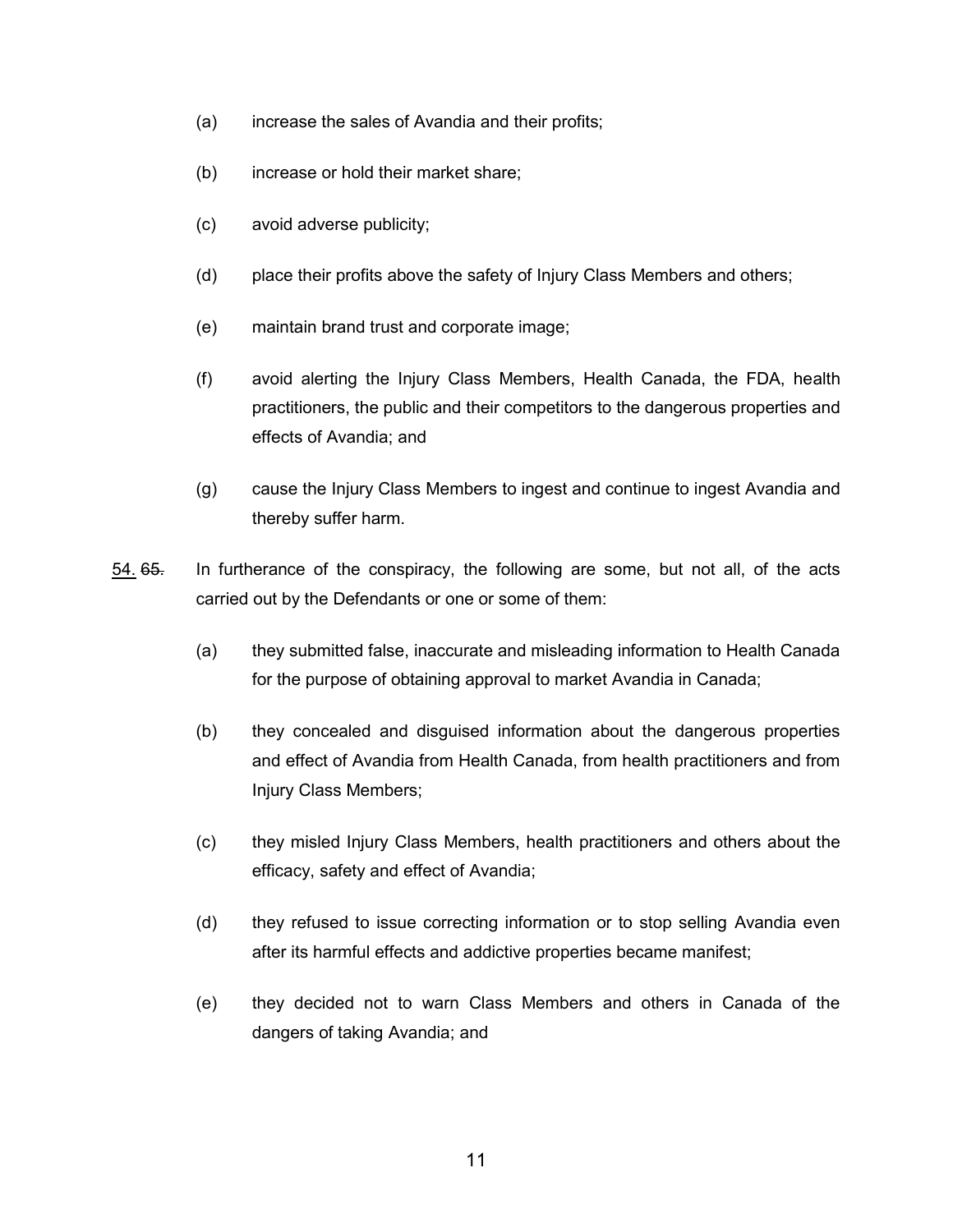(f) they developed and used marketing and promotional strategies that covered up the truth about Avandia's dangerous properties and effect.

## **(b) Negligence**

- 55. 66. Each of the Defendants owed a duty of care to the Plaintiffs and Class Members and breached the requisite standard of conduct expected of them in the circumstances.
- 56. 67. The Defendants negligently breached their duty of care in that they failed to exercise reasonable care and failed to fulfill the above-stated duty by the manner that they, directly and indirectly, advertised, marketed and promoted Avandia for the treatment of diabetes, even though Avandia, in fact, was not safe or effective for any purpose because it caused serious cardio-vascular events. Furthermore, GSK failed to adequately warn of the increased risk of serious cardio-vascular events which GSK knew or should have known about.
- 57. 68. The Plaintiffs and Class Members state that their damages were caused by the negligence of the Defendants. Such negligence includes but is not limited to the following, that the Defendants jointly and severally:
	- (a) chose not to ensure that Avandia was not dangerous to recipients during the course of its use and that the drug was fit for its intended or reasonably foreseeable use;
	- (b) chose to inadequately test Avandia in a manner that concealed the magnitude of the risks associated with its use, including but not limited to the risk of serious heart problems;
	- (c) misinformed Health Canada by providing it with incomplete and inaccurate information;
	- (d) conducted inadequate or no follow-up studies on the efficacy and safety of Avandia;
	- (e) concealed and mislead the Plaintiffs, Class Members and their physicians with inadequate and incomplete warning of the risks associated with ingesting Avandia;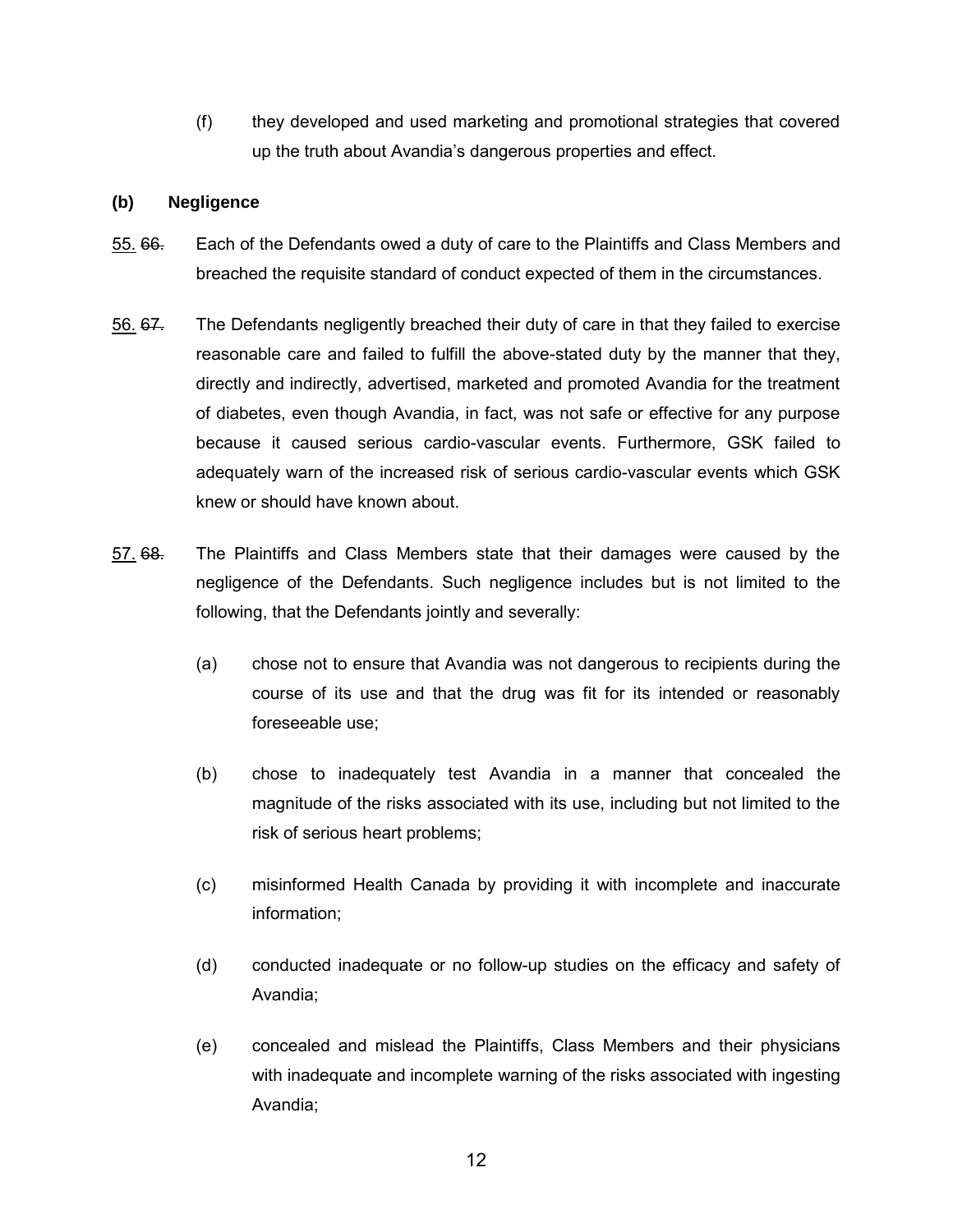- (f) provided the Plaintiffs, Class Members and their physicians with inadequate or incomplete or no information and warnings respecting the correct usage of Avandia;
- (g) provided inadequate or incomplete or no updated and current information to the Plaintiffs, Class Members and their physicians respecting the risks and efficacy of Avandia as it came available from time to time;
- (h) chose not to provide warnings of the potential hazards of ingesting Avandia on package labels and by other means;
- (i) chose not to provide warnings of the risks associated with Avandia on the customer information pamphlets in Canada;
- (j) chose not to warn the Plaintiffs, Class Members and their physicians about the need for comprehensive regular medical monitoring to ensure early discovery of serious problems from the use of Avandia;
- (k) after noticing problems with Avandia chose not to issue adequate warnings, recall the drug in a timely manner, publicize the problem and otherwise act properly and in a timely manner to alert the public, including warning the Plaintiffs, Class Members and their physicians of the drug's inherent dangers;
- (l) engaged in a system of improper and inadequate direction to their sales representatives and prescribing physicians respecting the correct usage of Avandia and the risks associated with the drug;
- (m) represented that Avandia was safe and fit for its intended purpose and of merchantable quality when they knew or ought to have known that these representations were false;
- (n) misrepresented the state of research, opinion and medical literature pertaining to the purported benefits of Avandia and its associated risks;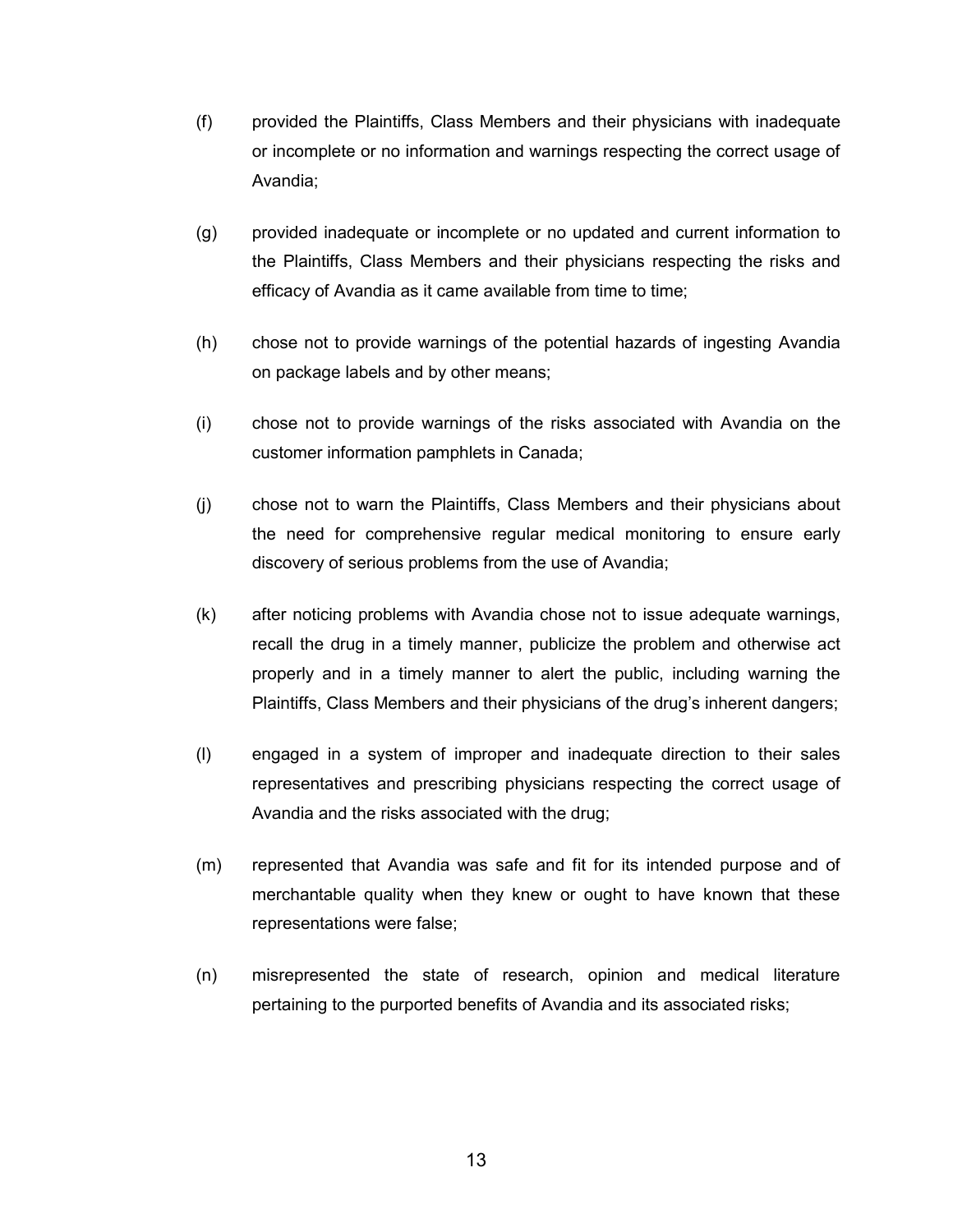- (o) the misrepresentations made by the Defendants were unreasonable in the face of the risks that were known or ought to have been known to the Defendants;
- (p) continued to manufacture, market and promote the selling and/or distribution of Avandia when they knew or ought to have known that this drug caused or could cause serious problems;
- (q) actively encouraged aggressive dispensation of Avandia;
- (r) breached other duties of care to the Plaintiffs and the Class Members, details of which breaches are known only to the Defendants.

## **(c) Strict Liability**

- 58. 69. The Defendants are strictly liable for some or all of the damages suffered by the Plaintiffs and other Class Members in that:
	- (a) the Defendants manufactured Avandia;
	- (b) Avandia is a prescription drug that is considered to be inherently dangerous;
	- (c) the Plaintiffs and other Class Members had no opportunity to inspect or test Avandia to ensure its safety; and
	- (d) Avandia was used by the Plaintiffs and other Class Members.

## **(d) Breach of Warranty**

59. 70. The Defendants warranted to the Plaintiffs and the Class Members that Avandia was of merchantable quality and fit for use and safe for human consumption. The Defendants breached the warranty to the Plaintiffs and the Class Members by designing, testing, researching, formulating, developing, manufacturing, producing, labeling, advertising, promoting, distributing and/or selling Avandia which was inherently dangerous to users and which the Defendants knew or ought to have known would lead to serious complications.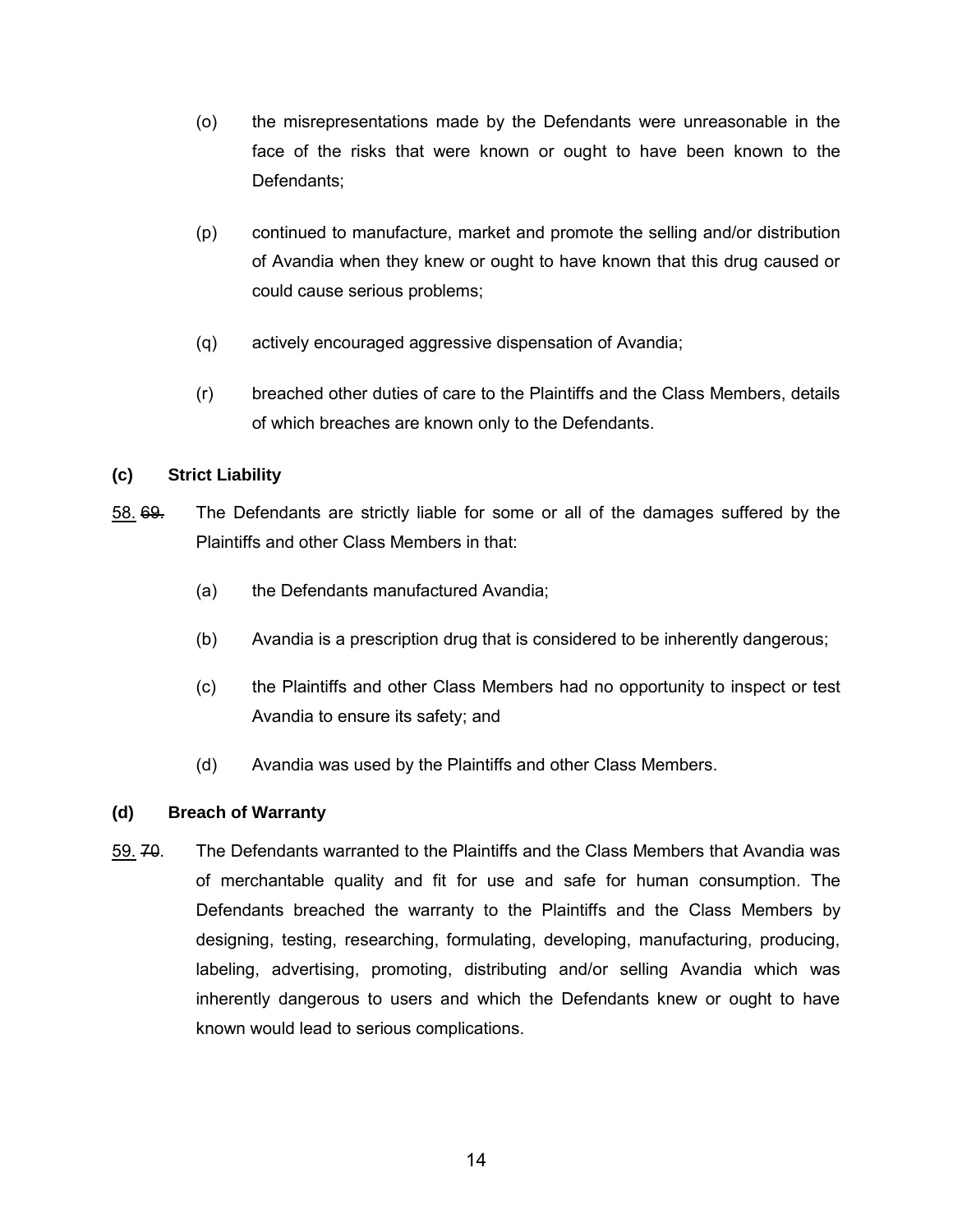#### **(e) Waiver of Tort**

- 60. 71. As a result of the Defendants' conduct described herein, the Plaintiffs and Class Members reserve the right to elect at the trial of the common issues to waive the torts and to have damages assessed in an amount equal to the gross revenues earned by the Defendants, or the net income received by the Defendants or a percent of the proceeds from the sale of Avandia as a result of the Defendants' conduct.
- 61. 72. The Plaintiffs and Class Members claim that such an election is appropriate for the following reasons, among others:
	- (a) revenue was acquired in a manner in which the Defendants cannot in good conscience retain it;
	- (b) the integrity of the pharmaceutical regulations and marketplace would be undermined if the court did not require an accounting;
	- (c) absent the Defendants' tortious conduct Avandia could not have been marketed nor would the Defendants have received any revenue from its sale in Canada; and
	- (d) the Defendants engaged in wrongful conduct by putting into the marketplace a pharmaceutical product which causes or has the potential to cause serious risk of injury.

## **(f) Breach of Section 52 of the** *Competition Act,* **R.S. 1985, c. C-34**

62. 73 GSK knowingly or recklessly made material false representations to the Plaintiffs and Class Members for the purposes of promotion the supply and use of Avandia.

#### **(g) Breach of the** *Food and Drugs Act,* **R.S. 1985, c. F-27**

63. 74. GSK engaged in unfair trade practices and specifically declared unlawful under ss. 3 and 9 of the FDA. Such practices included making false or misleading representations or advertisements, knowingly or with reason to know, as to the characteristics of Avandia.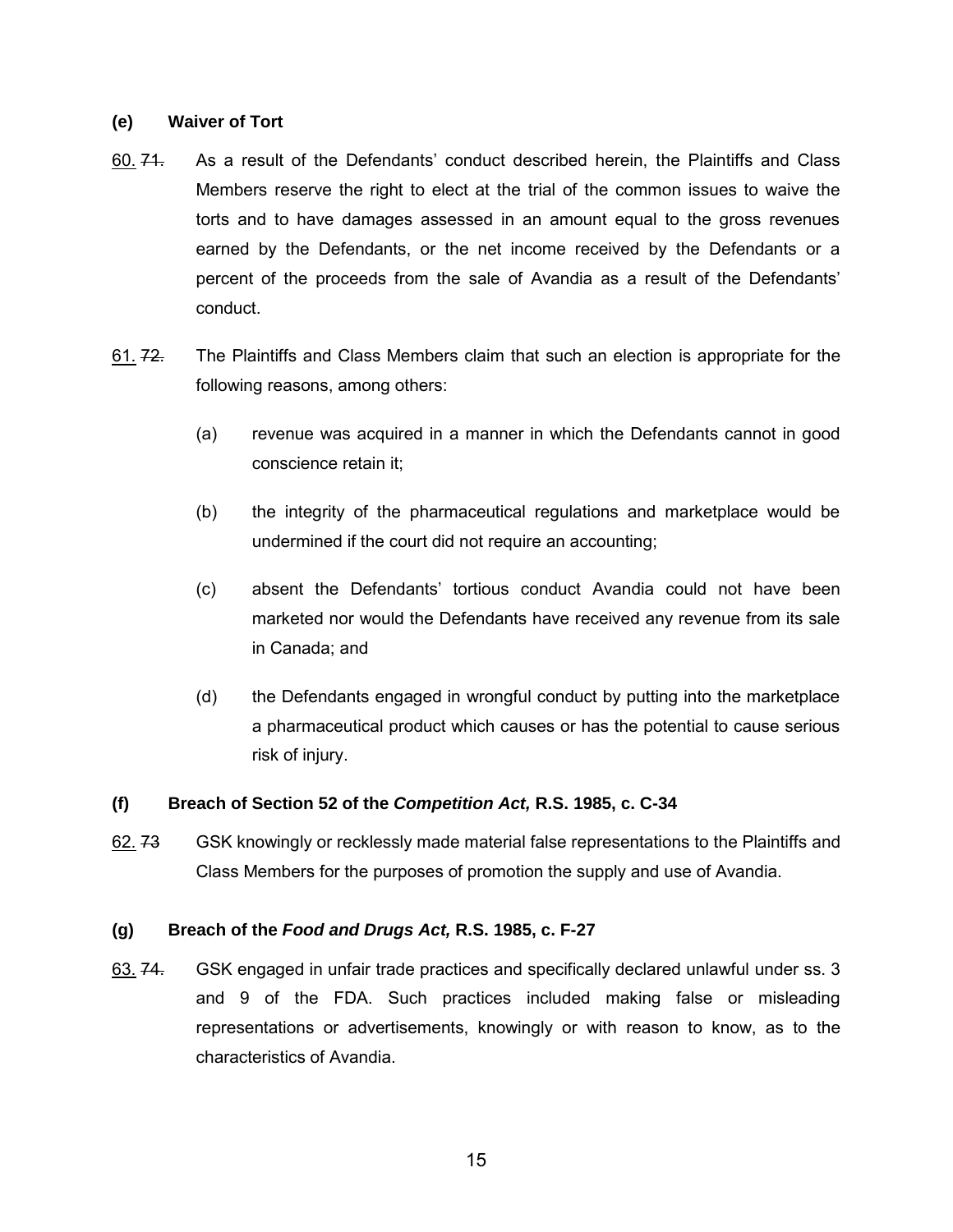#### **(h) Unjust enrichment**

- 64. 75. GSK voluntarily accepted and retained profits and benefits, derived from the Plaintiffs and Class Members, with full knowledge and awareness that, as a result of its conscious and intentional wrongdoings, Plaintiffs and Class Members did not receive a product of the quality, nature or fitness that had been represented by GSK or that Plaintiffs and Class Members, as a reasonable consumer, expected.
- 65. 76. By virtue of the conscious wrongdoings alleged, GSK has been unjustly enriched at the expense of the Plaintiffs and Class Members.

#### **VIII. DAMAGES**

- 66. 77. The Plaintiffs' and Class Members' injuries and damages were caused by the Defendants, their servants and agents.
- 67. 78. The Defendants have caused injury to the Plaintiffs and to the Class Members including:
	- (a) death and/or a reduced standard of living as a result of illness;
	- (b) the cost of treatment to combat the adverse health effects caused by their use of Avandia; and
	- (c) an enhanced risk of future problems attributable to the use of Avandia.
- 68. 79. As a result of the conduct of the Defendants as hereinbefore set out, the Plaintiffs and Class Members have been placed in a position where they have sustained or will sustain serious personal injuries and damages.
- 69. 80. As a result of the conduct of the Defendants, the Plaintiffs and Class Members suffered and continue to suffer expenses and special damages of a nature and an amount to be particularized prior to trial.
- 70. 81. Some of the expenses related to the medical treatment that the Plaintiffs and Class Members have undergone, and will continue to undergo have been borne by provincial health insurer including the Nova Scotia Medical Services Insurance Plan.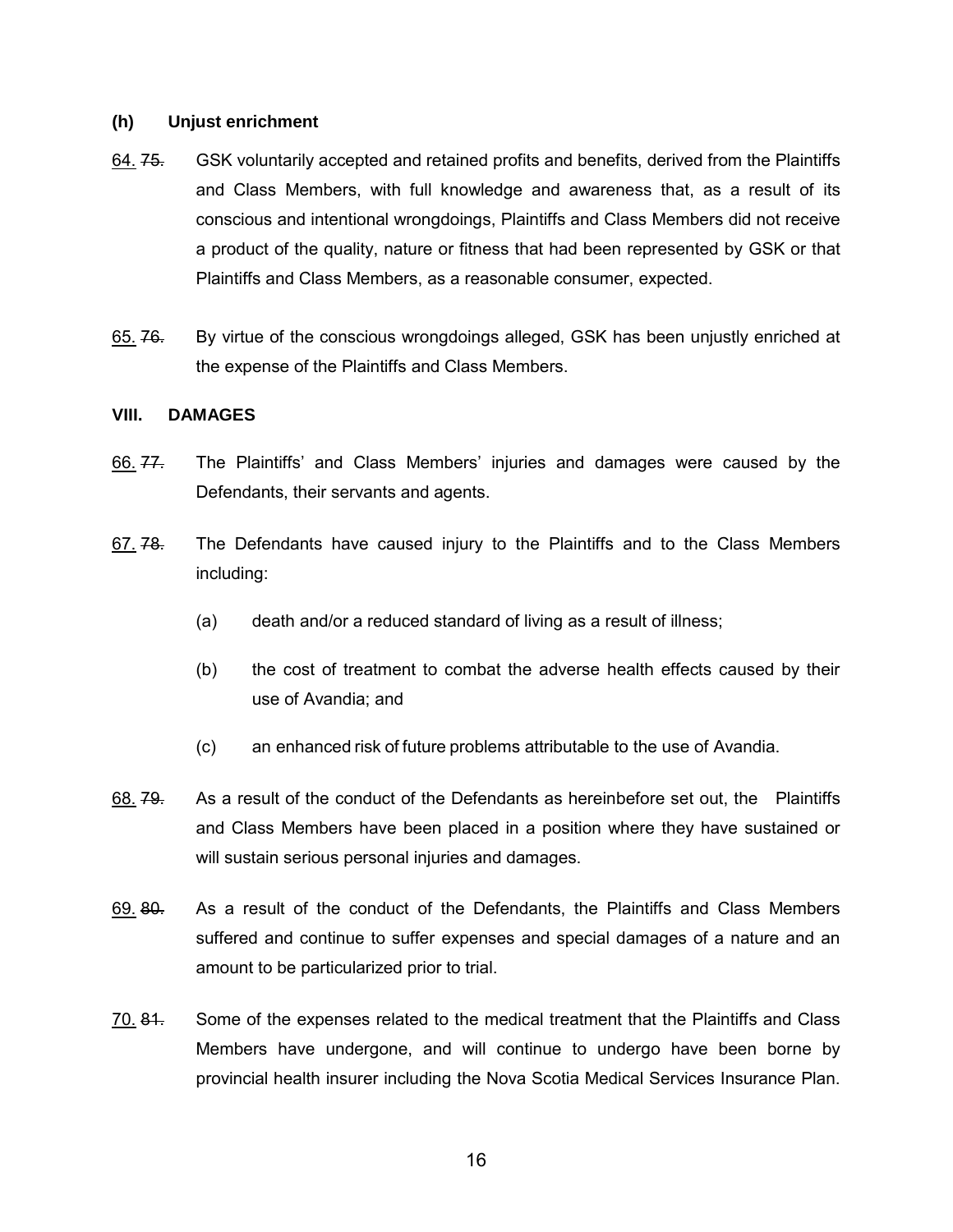As a result of the negligence of the Defendants, the provincial health insurer have suffered and will continue to suffer damages.

## **(A) Manifest Harm and Injuries:**

- 71. 82. In addition, the past and ongoing use of Avandia has resulted in the Plaintiffs and Class Members' physical and mental health injuries pleaded above, and have further led to pain and suffering, loss of income, impairment of earning ability, loss of valuable services, future care costs, medical costs, loss of amenities and enjoyment of life, anxiety, nervous shock, mental distress, emotional upset, and out of pocket expenses.
- 72. 83. The Plaintiffs and Class Members assert a claim for each of the types of damages listed above.

## **(B) Medical Monitoring: Responding to Material Risk of Illness**

- 73. 84. Further, the past and ongoing use of Avandia have also caused or materially contributed to increased health risks to the Plaintiffs and other Class Members. As a result of the use, the Plaintiffs and Class Members have already and will continue to experience illness, anxiety, loss of amenities and enjoyment of life.
- 74. 85. There are medically accepted tests and diagnostic tools which, if used properly and on a timely basis, will detect at an early stage the serious problems which may result from the use of Avandia by the Class Members. However, not all of these tests are generally available or being administered to the Class Members despite their elevated risk. The early detection of these conditions will significantly reduce the harm and risk of death therefrom.
- 75. 86. The Class Members seek to recover damages in the form of the total funds required to establish a 'medical monitoring' process to be made available to the Class Members. Such damages include the costs of medical screening and treatment incurred by or on behalf of the Class Members.
- 76. 87. The damages referred to above may have been incurred directly by the Plaintiffs and Class Members, or may constitute subrogated claims owed to provincial health insurers, or to private health, disability, or group benefit insurers.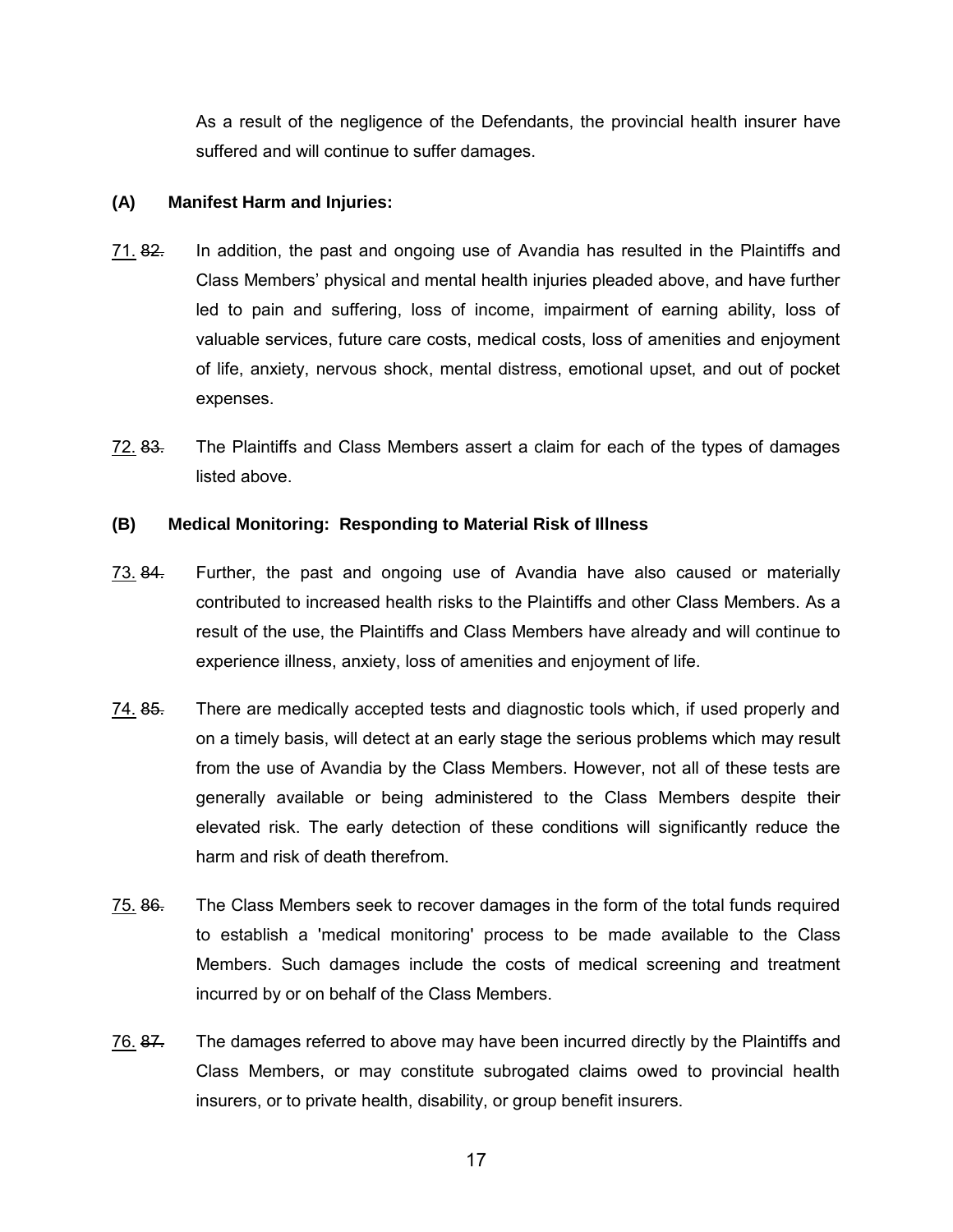77. 88. The Plaintiffs further allege that the establishment of a medical monitoring process is a necessary and appropriate step for all of the Defendants to take in the course of fulfilling their obligation to minimize the damages suffered by Class Members.

#### **IX. AGGRAVATED, PUNITIVE AND EXEMPLARY DAMAGES**

- 78. 89. The Defendants manufactured, marketed, promoted and sold Avandia with full knowledge of the fact that they were adversely impacting the physical and psychological health of the Plaintiffs and the Class Members. Knowledge of the risks associated with the use of Avandia was not released to the Plaintiffs and Class Members. Despite having specific information that the Plaintiffs and Class Members were at risk of serious problems associated with the use of Avandia, the Defendants continued or permitted the continuation of the manufacturing, marketing, promoting and selling of Avandia without any or reasonable controls.
- 79. 90. These activities were carried out with reckless, callous and wanton disregard for the health, safety and pecuniary interests of the Plaintiffs and other Class Members. The Defendants knowingly compromised the interests of the Plaintiffs and Class Members, solely for the purpose of monetary gain and profit. Furthermore, once the Defendants knew of the extraordinary dangers that Avandia posed to the Plaintiffs and Class Members, the Defendants failed to advise them in a timely fashion, or fully, or at all.
- 80. 94. The Defendants' negligence was callous and arrogant and offends the ordinary community standards of moral and decent conduct. The actions, omissions, or both, of the Defendants involved such want of care as could only have resulted from actual conscious indifference to the rights, safety or welfare of the Plaintiffs and Class Members.
- 81. 92. Consequently, the Plaintiffs and Class Members are entitled to aggravated damages, and an award of punitive and exemplary damages commensurate with the outrageous behaviour of the Defendants.
- 82. 93. The Plaintiffs and Class Members plead that, by virtue of the acts described herein, the Defendants are liable to them in damages. Each of the Defendants is vicariously liable for the acts and omissions of the others for the following reasons: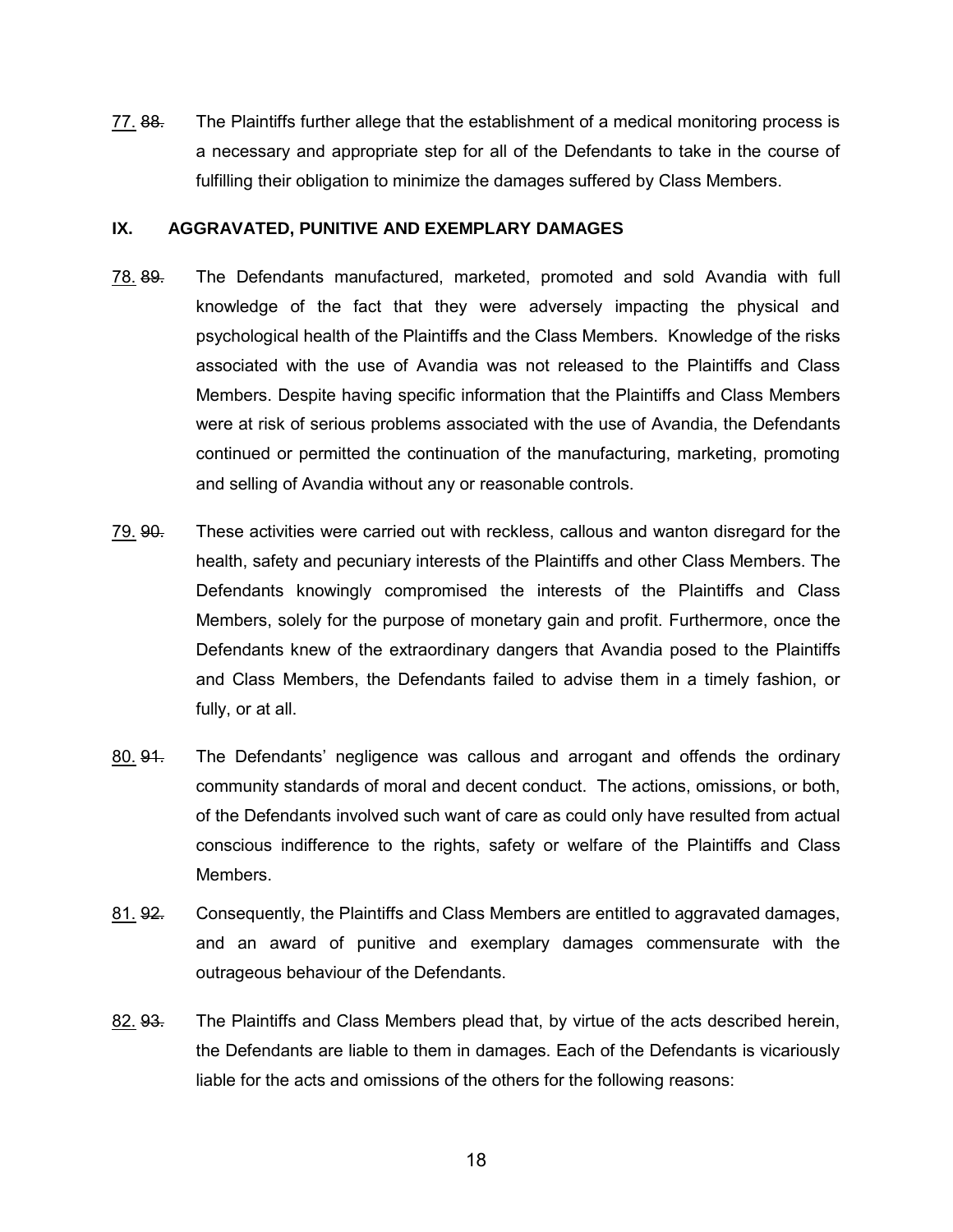- (a) each was the agent of the other;
- (b) each Defendants' business was operated so that it was inextricably interwoven with the business of the other;
- (c) each Defendant entered into a common advertising and business plan with the other to distribute and sell Avandia;
- (d) each Defendant owed a duty to the other and to the Plaintiffs and Class Member by virtue of the common business plan to distribute and sell Avandia; and
- (e) each Defendant intended that the businesses be run as one global business organization.

## **X. GENERAL PROVISIONS**

- 83. 94. The Plaintiffs states that the Defendants are responsible, jointly and severally, for the injuries and damages suffered by the Plaintiffs and other Class Members.
- 84. 95. The Plaintiffs pleads the doctrine of *respondeat superior* and state that the Defendants are vicariously liable to the Plaintiffs and Class Members for the acts, omissions, deeds, misdeeds and liabilities of their contractors, sub-contractors, agents, servants, employees, assigns, appointees and partners.
- 85. 96. The Plaintiffs pleads and relies on the Canada *Food and Drugs Act,* R.S. 1985, c. F-27, the Canada *Competition Act,* R.S., 1985, c. C-34, s. 1; R.S., 1985, c. 19 (2nd Supp.), s. 19, the Nova Scotia *Tortfeasors Act,* R.S.N.S., c. 471, the Nova Scotia *Sale of Goods Act,* R.S., c. 408, s. 1, the Nova Scotia *Consumer Protection Act,* R.S., c. 92, s. 1 and the Nova Scotia *Fatal Injuries Act*, R. S. N. S. 1989, c. 163 as amended.

## **XI. RELIEF SOUGHT**

86. 97. The Plaintiffs repeats the foregoing paragraphs and states that the Defendants are jointly and severally liable for the following: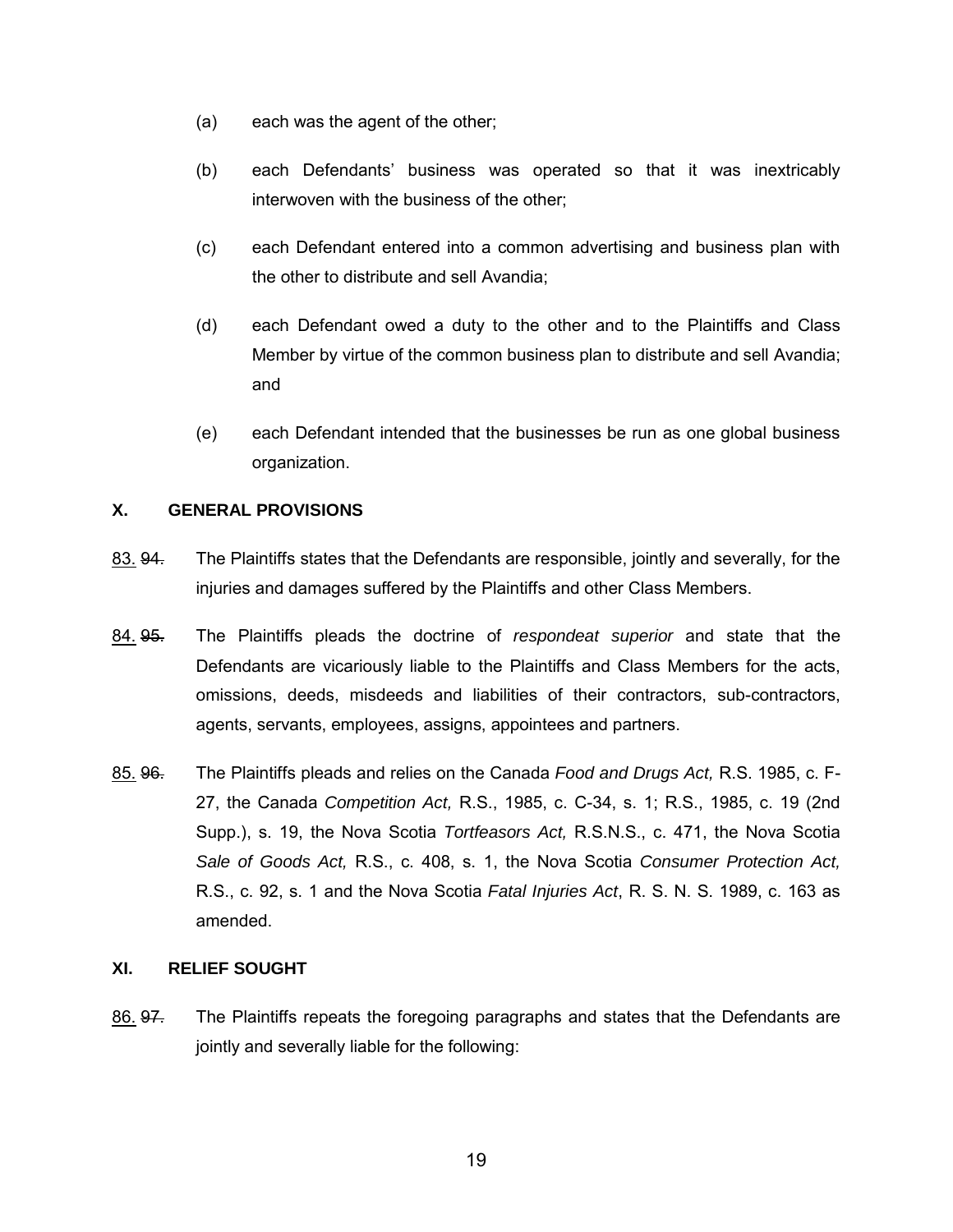- (a) an Order certifying this proceeding as a class proceeding and appointing the Plaintiffs as Representative Plaintiffs for the Class;
- (b) general damages, including aggravated damages for personal injuries;
- (c) special damages for medical expenses and other expenses related to the use of Avandia;
- (d) aggravated, punitive and exemplary damages;
- (e) further or alternatively the Plaintiffs claims, on her own behalf and on behalf of the Class Members:

(i) a declaration that the benefits which accrued to the Defendants as a result of their wrongful acts unjustly enriched the Defendants;

(ii) an accounting of the benefits which accrued to the Defendants as a result of their wrongful acts;

(iii) a declaration that the Defendants hold in trust for the Class the benefits which accrued to the Defendants as a result of their wrongfuf acts;

(iv) disgorgement of the benefits which accrued to the Defendants as a result of their wrongful acts;

- (f) damages for the funding of a "Medical Monitoring Program", supervised by the Court, for the purpose of retaining appropriate health and other experts to review and monitor the health of the Class Members, and to make recommendations about their treatment;
- (g) subrogated claims on behalf of the Provincial providers of medical services;
- (h) interest pursuant to the Judicature Act;
	- (i) costs; and
	- 0) such further and other relief as this Honourable Court deems just.

PLACE OF TRIAL: Halifax, Nova Scotia.

DATED at Halifax, Nova Scotia this  $27$  day of  $\int_M \mu_y$ , 2010.